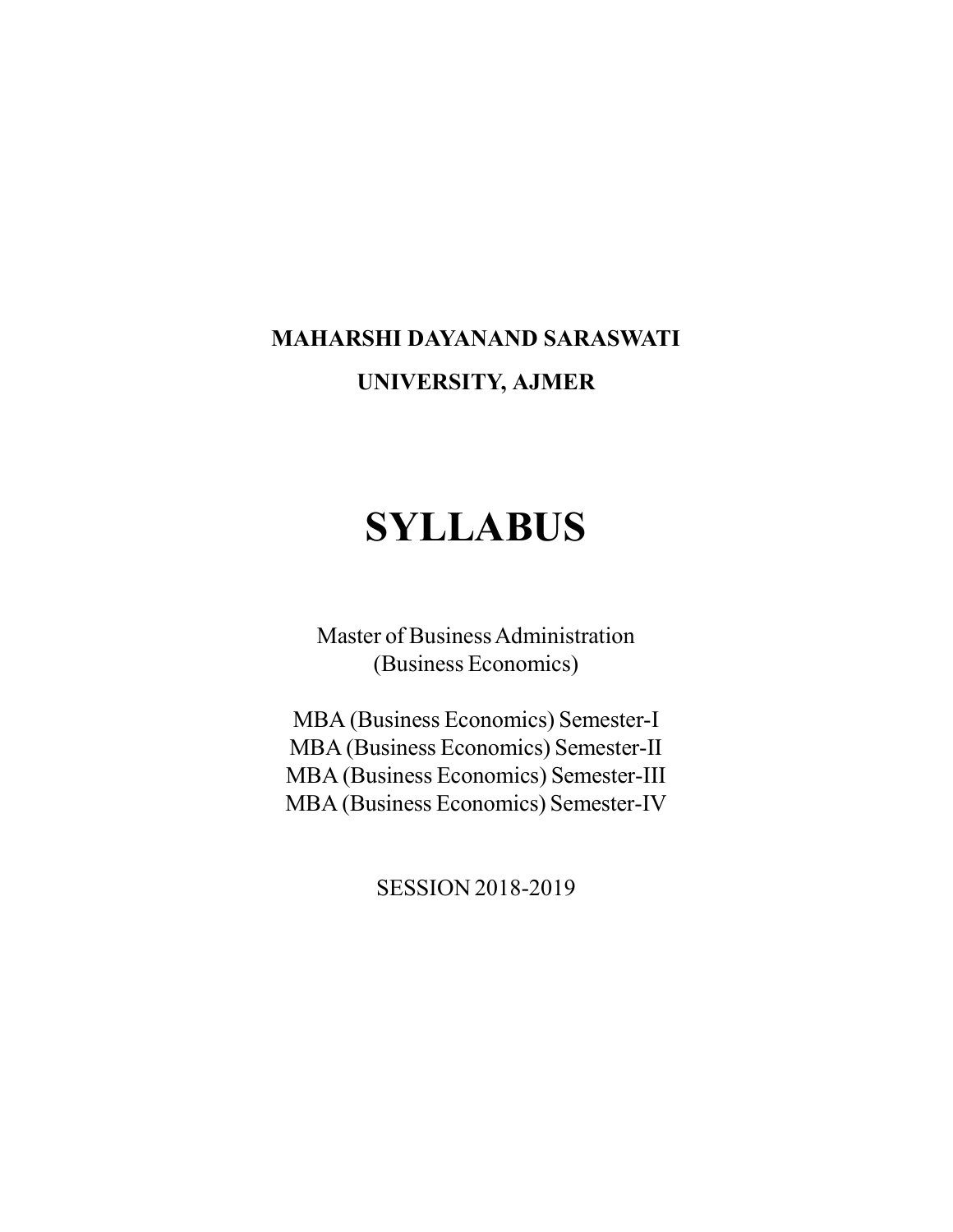#### **0.22 (B) Ordinances for the Masters of Bussiness Administration (Bussiness Economics)**

#### **i) Objective:-**

This programme aims at preparing the graduates for economic analysis and policy formulation. It contributes in some direct and substantial way to ones expertise as a bussiness person, executive or business economist which will be very useful for the research and development departments of large industrial houses for policy formulation and day to day operations.

The MBA (BE) graduates shall also be available for placements with all types of business firms as functional experts. This will also help to take up self employment in selected areas of the business economy.

### **ii) Duration of course:-**

MBA (BE) Programme is disigned as a four semester programme spread over a two years period. Semester I and Semester II is in Ist year (MBA - BE Previous) and Semester III and Semester IV in IInd year (MBA - BE Final).

# **iii) Eligibility:-**

A candidate seeking admission to MBA (Bussiness Economics) previous shall be required to possess a Bachelor's Degree of Honours/Pass in/with Economics/Commerce with 48% marks or Bachelor's/Master's degree in any discipline with 50 percent marks in aggregate. A Candidate who has appeared/ is appearing in the final year of the qualifying examination may also apply for admission subject to the condition that he will be required to submit the marksheet of the qualifying examination by the date notified by the University failing which his candidature shall be cancelled.

#### **iv) Adimission Process:-**

 Admission to MBA(Bussiness Economics) Previous shall be made on the basis of a Merit/ Written test and a Personality test carrying a total weightage of 200 marks as decided by the university from time to time.

- i. The written test will be of two hours duration. Questions will be objective type and will be based on information on Indian Economy, Numerical ability, Business data interpretation and on basic knowledge of Economic Concepts. The written test is 70% of the weightage. The personal interview will consist of Group Discussion and Interview and carry 30% weightage.
- ii. Final selection shall be made on the basis of performance of candidate both in written test and personal interview. Selected candidate will be informed by post and he/she has to deposit required fees (Non refundable) before the date stipulated therein, otherwise his selection will be automatically stands cancelled.

#### **v) Course Structure:-**

The examination shall consist of (a) Theory and applied papers (b) Summer Training report and Viva - Voce (c) Industrial Visit Report and Viva Voce. Candidate is required to pursue a regular course in the University/Affiliated Colleges for appearing in the examinations. Each semester shall have six courses. Each course is worth 40 to 45 hours on instructions.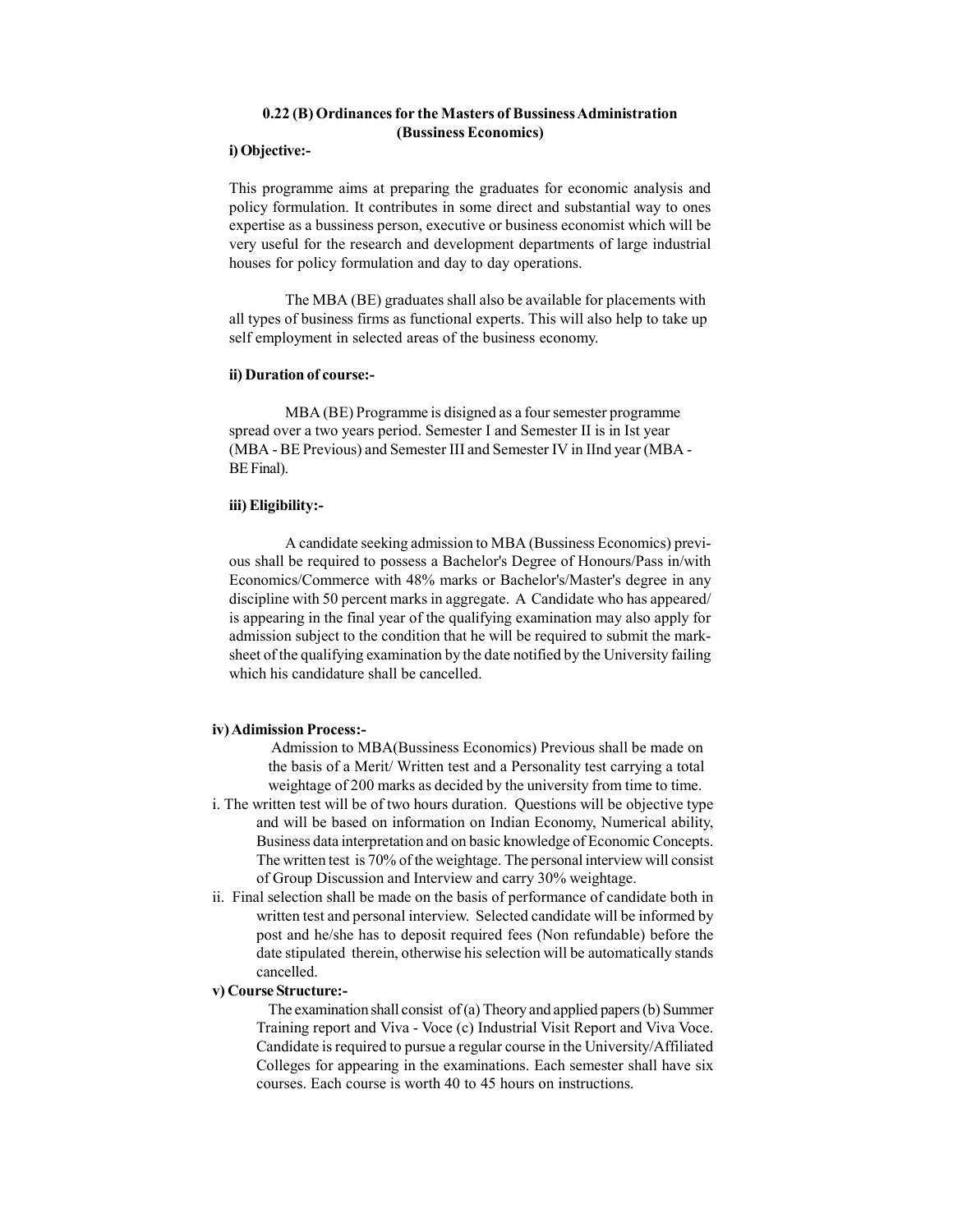#### **vi) Examination:-**

- a.) There shall be 24 papers in all of 2400 aggregate marks (Six papers in each Semster) including two optional groups of two papers each in semester IV. There shall be an examination at the end of each semester as determined by the University.
- b.) Every prescribed course shall carry a total of 100 marks. There shall be 80 marks for written examination and 20 marks for internal examinations.
- c.) Summer training report and its comprehensive viva-voce will carry 100 marks i.e. 50 marks each.
- At the end of IInd semester, all students will have to undergo summer training of continous period of 45 days with an industrial, bussiness or service organization for taking up a project.

The project shall comprise of two parts- Part one, a general understainding of the industry and the firm and part two a specific real time project with the consent of both the organizatioon and the Department's Training and Placement Advisor/ Officer. The students who undergo the training are compulsorily required to arrange to deliver the confidential report of the training supervisor directly to the Training & Placement Officer/ Advisor of the deprtment in a sealed envelope, in the absence of which the student will not be allowed to report back at the Department and any summer Training Report will not be allowed to be submitted and no vivavoce or presentation taken. Training Report evaluation shall be done as following: 50 marks for training project report to be evaluated by external examiner. 50 marks for Viva - Voce examination, which would be based on student presentation before the faculty members of the Department in the presence of external examiner. The Summer Training Project Report submitted by the student in triplicate copies which should essentially include at least one certificate in original by the training supervisor on company stationary along with one soft copy on CD/DVD before the due date as announced by the Department.

Depending upon the needs of this student training, the Head of the Department may depute the faculty members to visit the organizations outside Ajmer where the students may be undergoing training to ensure the effectiveness of training and to sort out any of the training related issues on the spot, this would also be used as an opportunity to guide the students on the spot, this would also be used as an oppotunity to guide the students on the spot for training/ project report.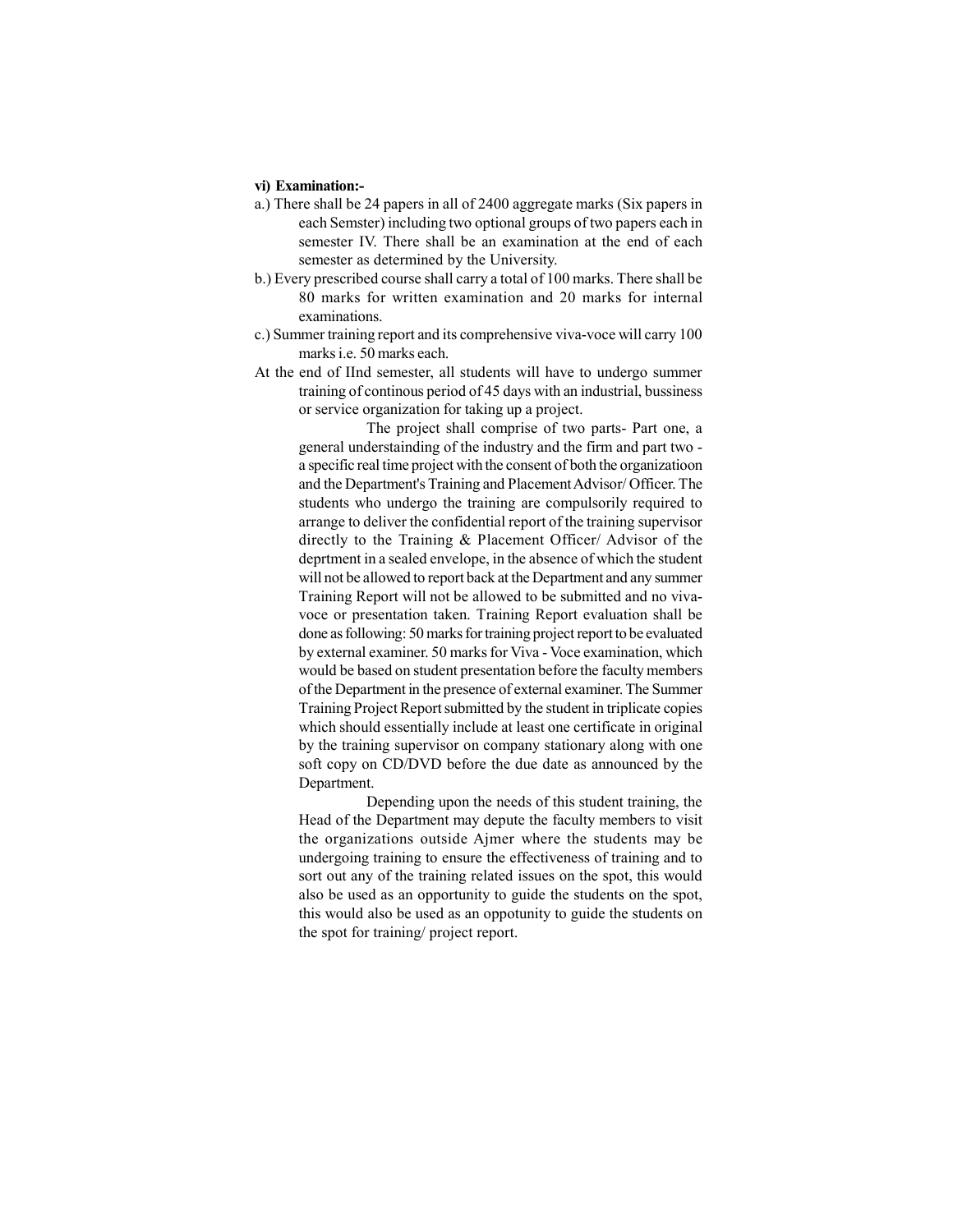- d.) To pass a semester a student shall have to score 40% marks in each course separately for Internal and external examination and also 50% marks in aggregate excluding the ATKTs subject viz (2 in a Semester and 4 in all).
- e.) A student will be Allowed To Keep Term (ATKT) to next semester if s/ he obtains 50% marks in aggregate and fails in not more than 2 (two) courses in a semester examination. A student can hold at most 4 (four) ATKTs at any point of time.
- f.) Wherever a student appears at an ATKT examination s/he will do so according to the present syllabus.
- h.) A student not appearing at any examination/ absent in any paper of term end examination shall be deemed as fail.

#### **vii) Award of degree**

A Student shall be eligible for the award of MBA(Bussiness Economics) degree only if s/he fulfills the following conditions:

i.) Passes all the four semesters as laid down above, as well as all the viva voce examination and also secures minimum prescribed pass marks in the summer training project and industrial visit report.

ii.) Division of marks shall be awarded on the basis of aggregate marks obtained in all the papers prescribed for all the four semesters examinations as follows:

First division 60% and Above

Second division 50% and above and below 60%

iii.) Fulfills all other reqirements prescribed by the competent authority from time to time for satisfactory completion of each course of study in each of the two years.

#### **viii) Attendance**

Ordinance 144 and 145 related to minimum attendance and condition of shortage of attendance shall apply to MBA(Bussiness Economics) students.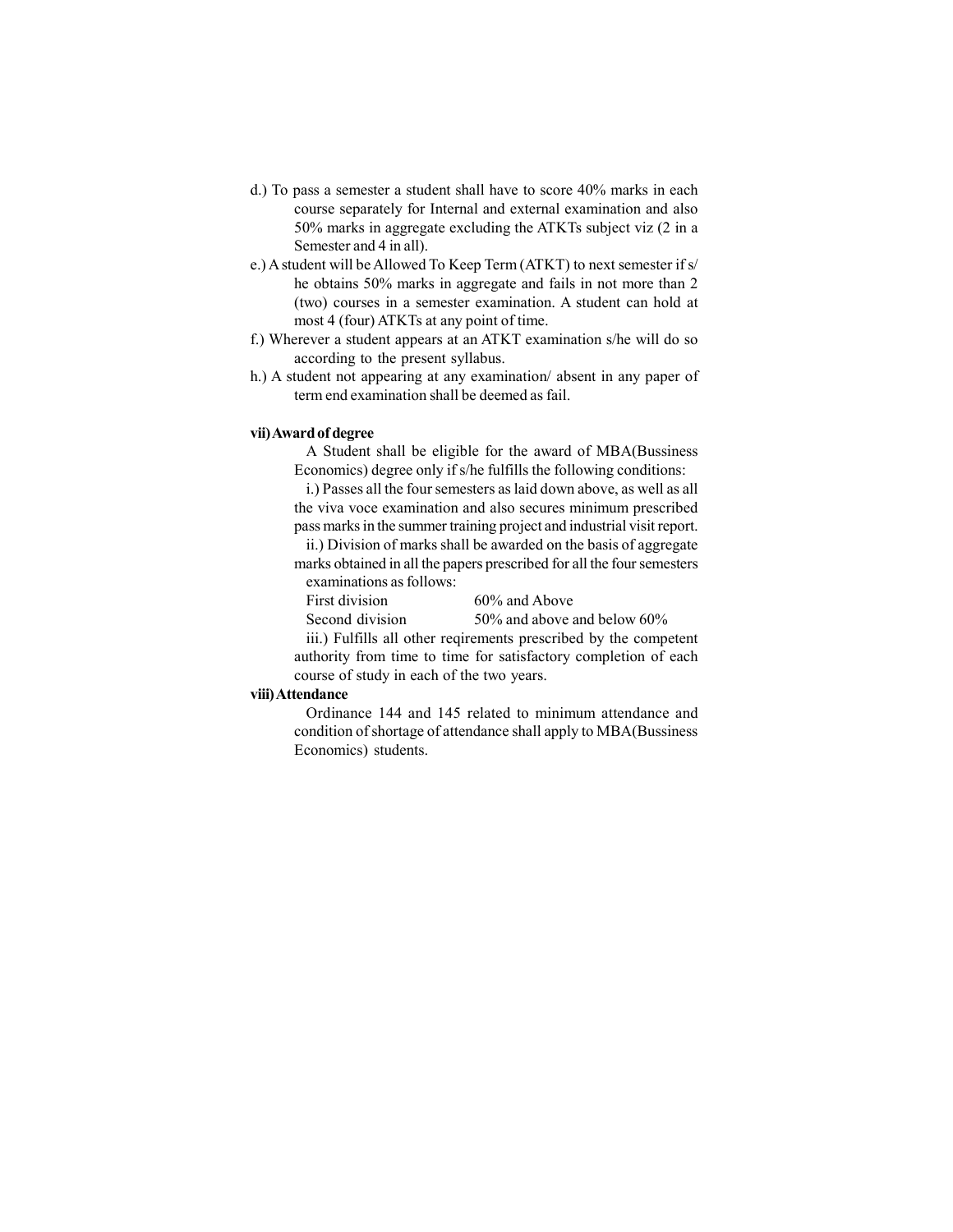- ix) A student shall be required to succesfully comlete the programme within a continous span of four years from the date of admission during this period. If there is any ATKT in any course/s the same has to be part with maximum of three chances within a span of four years from the date of admission.
- x) A candidate re-appearing at an examination in a subsequent years shall be examined in accordance with the scheme of syllabus in force and for that reason he may be required to change any paper(s) if necessary.
- xi) A candidate who is appearng at the MBA(Buss.Eco.) Final examination shall be allowed to appear in examination in any one/or more of the optional groups along with the examination of MBA(Bussiness Economics) Final and if successful, will be given a certificate to that effect provided that the candidate submits a separate examination form alongwith the prescribed University fees within due date.
- xii) A candidate who has passed the MBA(Buss.Eco.) examination with some particular optional group(s) shall also be allowed to present himself for examination, during the subsequent year only in other optional group(s) not taken by him at the said examination and if successful, will be given a certificate to that effect.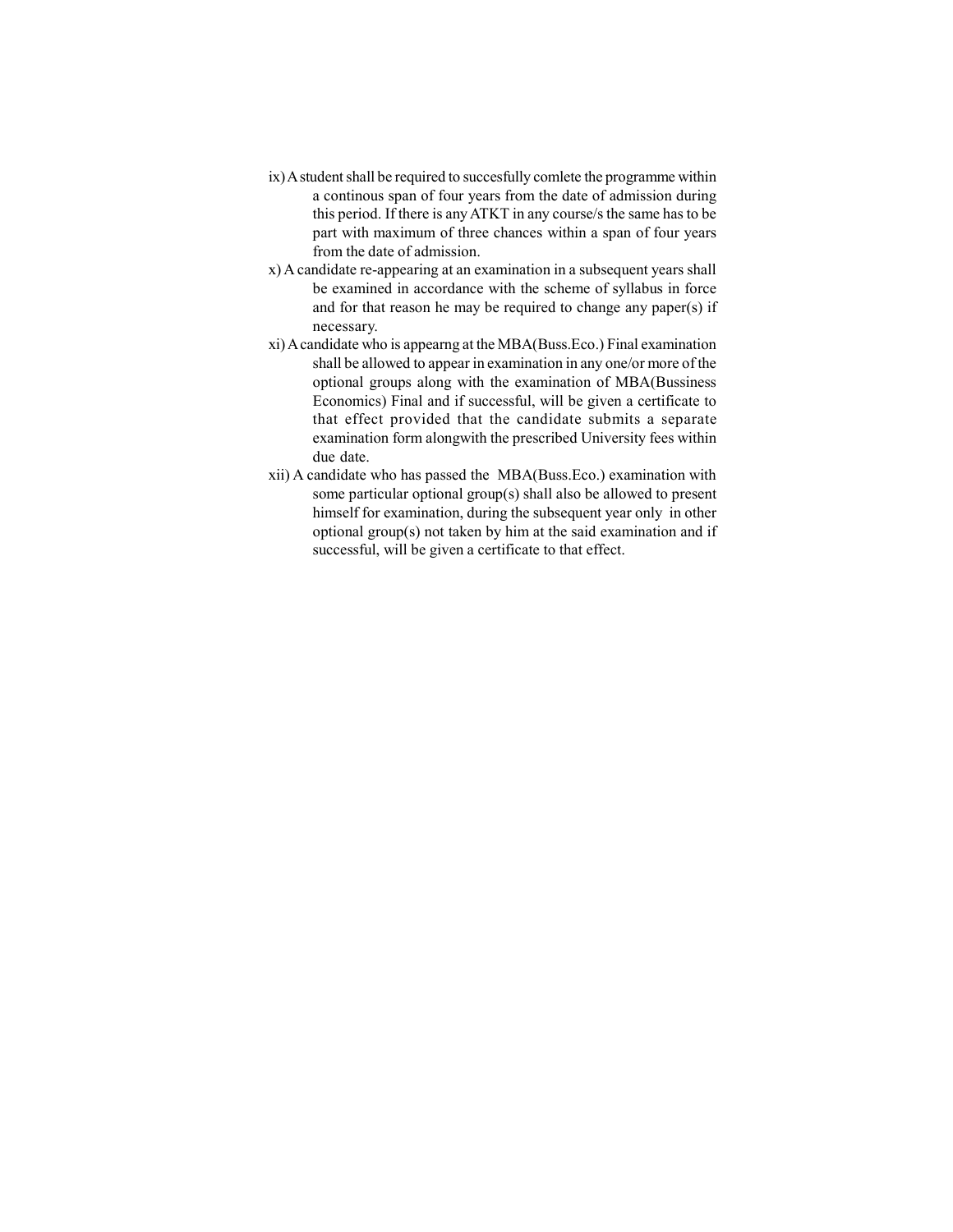# **SCHEME OF EXAMINATIONS MBA(Bussiness Economics) Previous**

| Paper No. Paper Name                         |                              |          | Total |  |
|----------------------------------------------|------------------------------|----------|-------|--|
|                                              |                              | Theory/  |       |  |
|                                              | Practical/Internal           | External |       |  |
| Semester I                                   |                              |          |       |  |
| 101<br>Micro Economic Analysis               | 20                           | 80       | 100   |  |
| <b>Statisticstical Methods</b><br>102        | 20                           | 80       | 100   |  |
| 103                                          | Principles of Management and |          |       |  |
| Organisational Behaviour                     | 20                           | 80       | 100   |  |
| <b>Business Accounting</b><br>104            | 20                           | 80       | 100   |  |
| 105<br><b>Computer Applications</b>          | 20<br>30                     | 50       | 100   |  |
| Macro Economic Analysis<br>106               | 20                           | 80       | 100   |  |
| <b>Semester II</b>                           |                              |          |       |  |
| 201<br>Public Finance & Taxation             | 20                           | 80       | 100   |  |
| <b>Business Environment And</b><br>202       | 20                           | 80       | 100   |  |
| Communication                                |                              |          |       |  |
| 203<br>Indian Financial Systems              | 20                           | 80       | 100   |  |
| Advanced study of Indian Economy20<br>204    |                              | 80       | 100   |  |
| 205<br><b>Business Research Methodology</b>  | 20                           | 80       | 100   |  |
| Talent Acquisition and Development-20<br>206 |                              | 80       | 100   |  |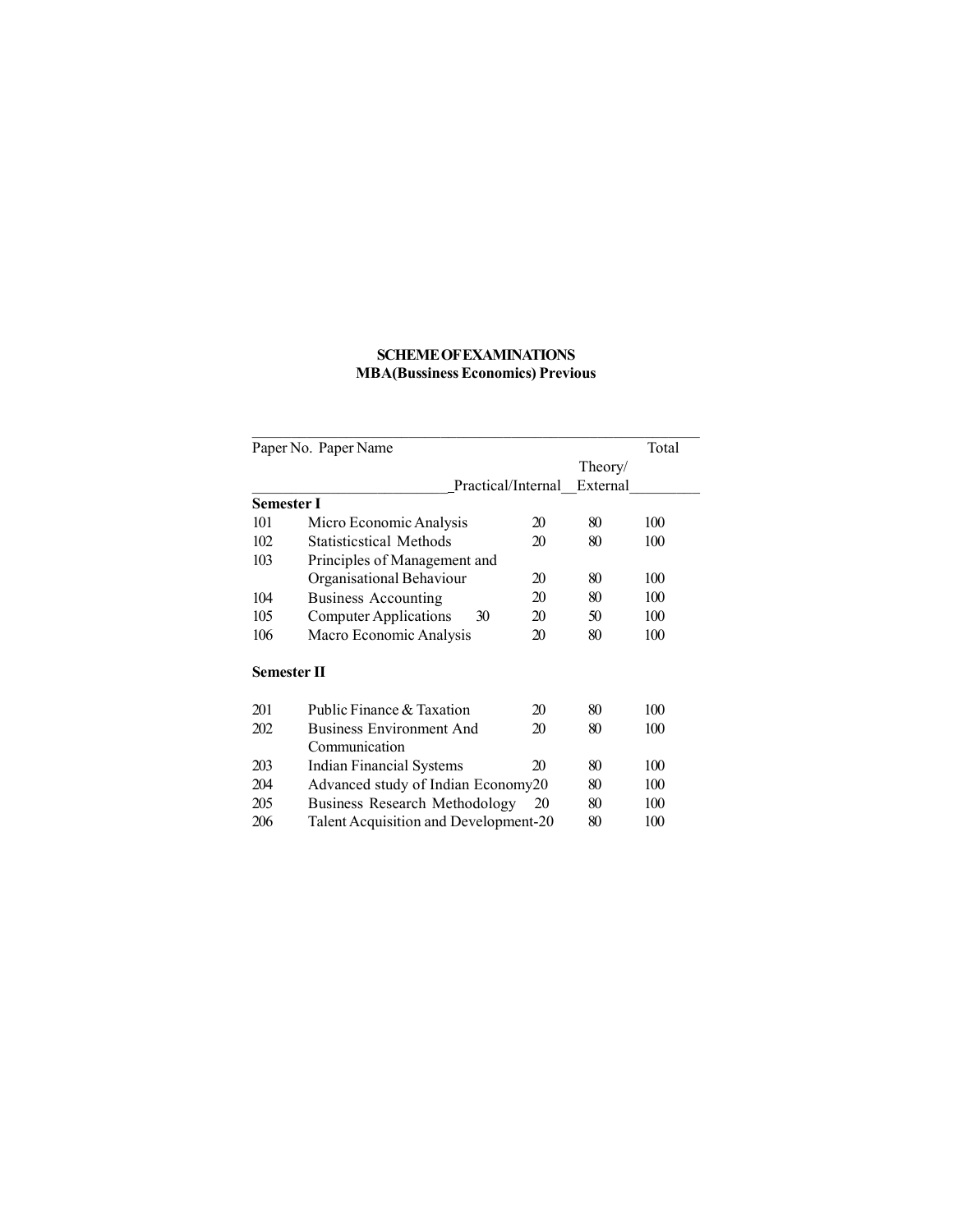#### **101. Microeconomic Analysis**

Duration 3 hrs Max. Marks 80

Unit - I

**Theory of Demand:** Theory of Consumer Behaviour-The Cardinal Utility and Indifference Curve Theories, The Consumer's Surplus; The Derivation of Market Demand Curve, Elasticities of Demand, Total Revenue and Marginal Revenue.

**Theory of Production:** The Production Function; Laws of Production-Return to Scale, The Law of Variable Proportion; Choice of Optimal Combination of Factors of Production, Expansion Path.

**Theory of Costs:** Cost Concepts and Cost Curves; Traditional Theory of Costs - Short-Run Costs, Long –Run Costs: The Envelop Curve; Modern Theory of Costs - Short-Run Costs, Long –Run Costs: The L-Shaped Cost Curve.

#### Unit - II

**Perfect Competition:** Assumptions, Concept of Perfect and Pure Competition, Short-Run and Long-Run Equilibrium of Firm and Industry under Perfect Competition; Optimum Resource Allocation under Perfect Competition. Does Perfect Competition exit in the Real World; The Cases of Near Perfect Competition.

**Monopoly:** Definition, Equilibrium of a Firm in Short-run and Long-Run under Monopoly, Comparison of Pure Competition and Monopoly, Discriminating Monopoly.

**Monopolistic Competition:** Assumptions; Product Differentiation and Demand Curve; The Concept of the Industry and the Group; Equilibrium of the Firm; Comparison with Pure Competition.

## Unit - III

**Oligopoly:** Non-Collusive Oligopoly and Collusive oligopoly Models.Examples from Real World.

**Average Cost-Pricing:** Full-Cost Pricing Principle; Limit –Pricing Theory and Barriers to Entry of New Firms.

**Managerial Theories of the Firm:** Baumol's Theory of Sales Revenue Maximisation; Marris's Model of the Managerial Enterprise; Williamson's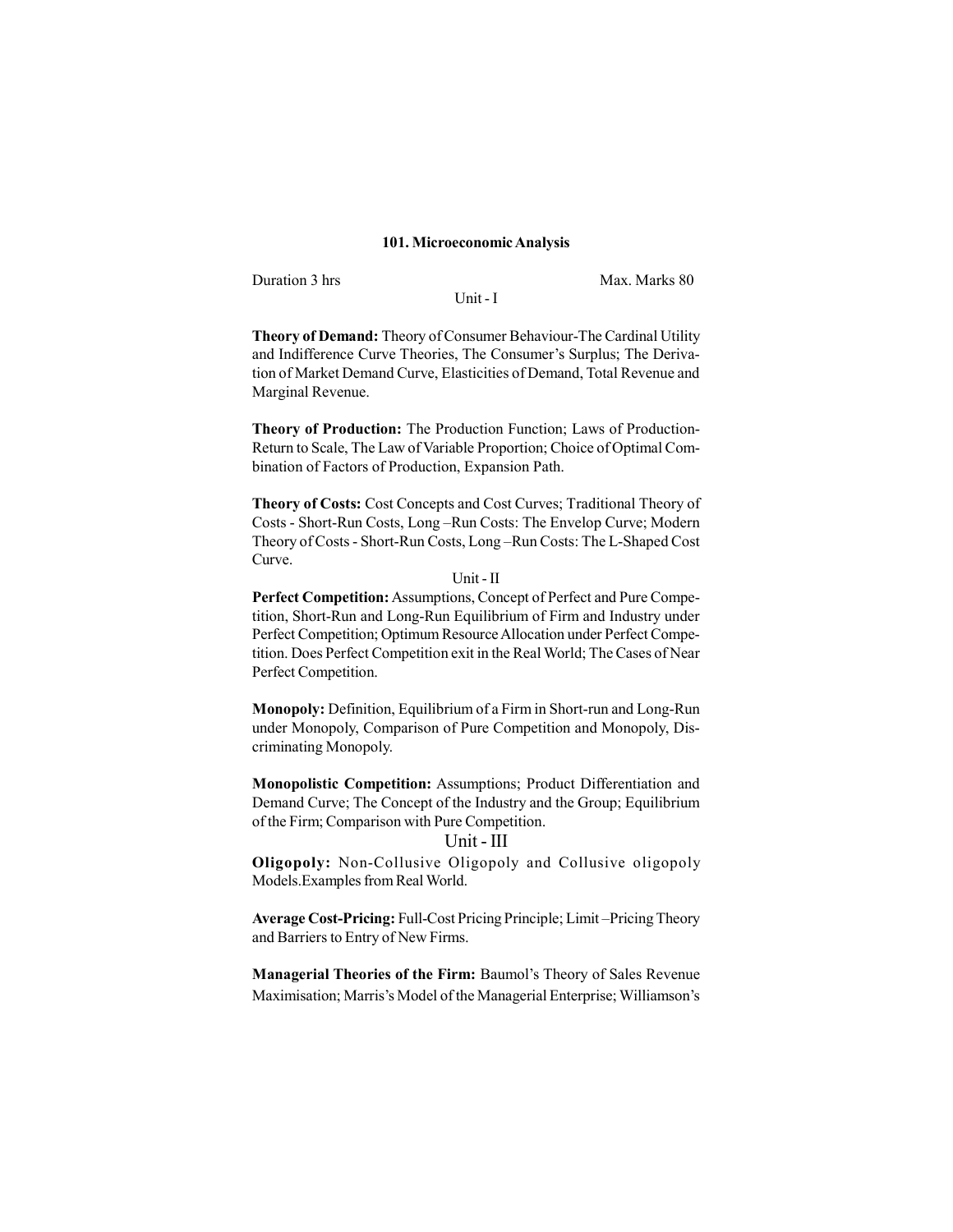Model of Managerial Discretion; The Behaviourial Models of Cyert and March.

#### **Suggested Readings:**

1. Modern Microeconomics: A. Koutsoyiannis, Macmillan, 1979.

2. Microeconomics Theory & Applications: Dominick Salvatore, Oxford University Press N Delhi, 2006.

3**.** Managerial Economics: Principles & Worldwide Applications. Dominick Salvatore, Oxford University Press N Delhi, 2008.

#### **102. Statistical Methods**

Duration: 3 hrs Max. Marks 80

Unit - I

**Mathematics for Business Analysis:** Matrices and Determinants; Arithmetic, Geometric and Harmonic Progression; Application of Differential Calculus in Economics-Revenue, Cost, Demand and supply Functions; Elasticities and Their Types; Simple Problems of Market Equilibrium; Growth Rates.

**Organisation of Data and Sampling:** Nature and Uses of Statistical Analysis in Organising Data: Simple Random Sampling; Stratified and Multistage Sampling; Sampling v/s Census Methods; Frequency Distribution and Graphs.

# Unit - II

#### **Measures of Central Tendency, Dispersion and Skewness.**

**Theoretical Distribution(with a Focus on Their Applicability to Business Data);** Normal, Binomial and Poisson Distribution.

**Correlation and Regression:** Basic Concepts, An introduction to Multiple Linear Regression, Interpretation of Standard Error of estimate.

# Unit - III

**Index Numbers:** Simple and Weighted Index Numbers, Laspeyers, Paasch's and Fisher's Ideal Index Numbers, WPI and CPI.

**Analysis of Time Series:** Components of Time Series.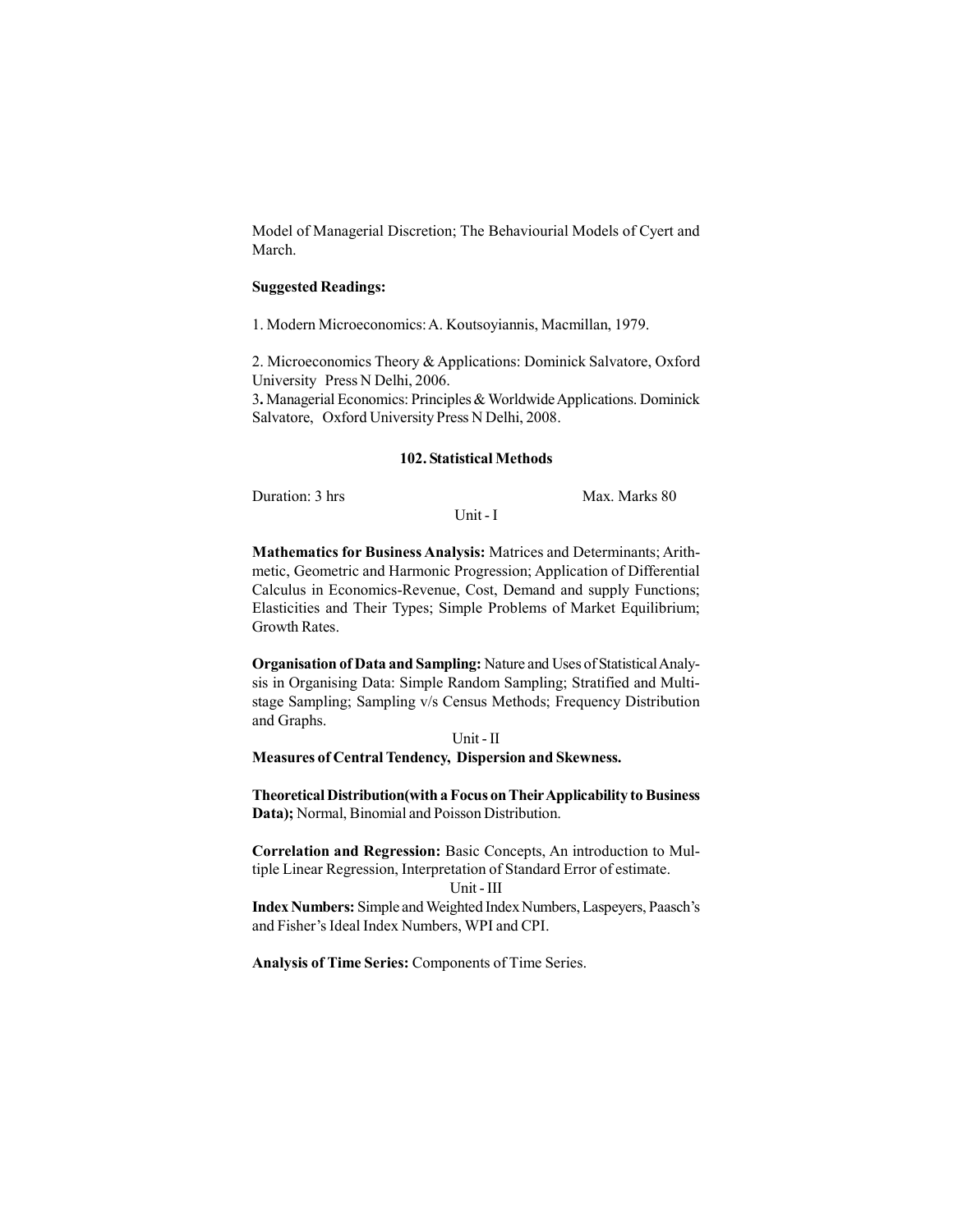**Hypothesis Testing:** Formulation of Null and Alternate Hypotheses, Type I and Type II Errors Relating These Errors to Consumer's Risk and Producer's Risk, Level of Significance, Power of Test, Use of Z, t,  $\chi^2$  and F tests.

# **Suggested Readings:**

1. Statistical Methods; S.P. Gupta, Sultan Chand and Sons, New Delhi. 2. Statistics for Social Sciences( with SPSS applications): Hari shankar asthana, Prentice- Hall India Pvt Ltd, 2007.

3. Mathematics for Economists: B.C. Mehta and G.M. K. Madnani, Sultan Chand and Sons, New Delhi

#### **103 Principles of Management and Organisational Behaviour**

Duration 3 hrs. Max. Marks : 80

**Concepts of Management :** Nature, meaning and significance of management : Managerial processes, functions, skills and rules in organization Evolution of Indian management thought and approaches to management.

Unit - I

#### Unit - II

- **Functions of Management :** Overview of the function of planning, organizing staffing, leading and controlling.
- **Behaviour and motivation :** Nature of human behaviour; Personality; Values and Job satisfaction, Perception and learning processes; Major theories of motivation; and motivational techniques for Indian managers.

#### Unit - III

- **Group and interpersonal behaviour :** Understanding group behaviour, group structure and process; communication, transactional analysis, conflict management.
- **Organisational behaviour Leadership :** Organisational culture, job stress and organisational development and change.

- 1. Luthan, F. organization Behaviour, Prentice Hall of India, New Delhi
- 2. Robbins, S. Organization Behaviour, Pearson Education, New Delhi.
- 3. Newman & Summer : *The Process of Management.*
- 4. D. Gvishiani : *Organisation and Management.*
- 5. Banerji Shyamlal : *Management, Oxford & IBH.*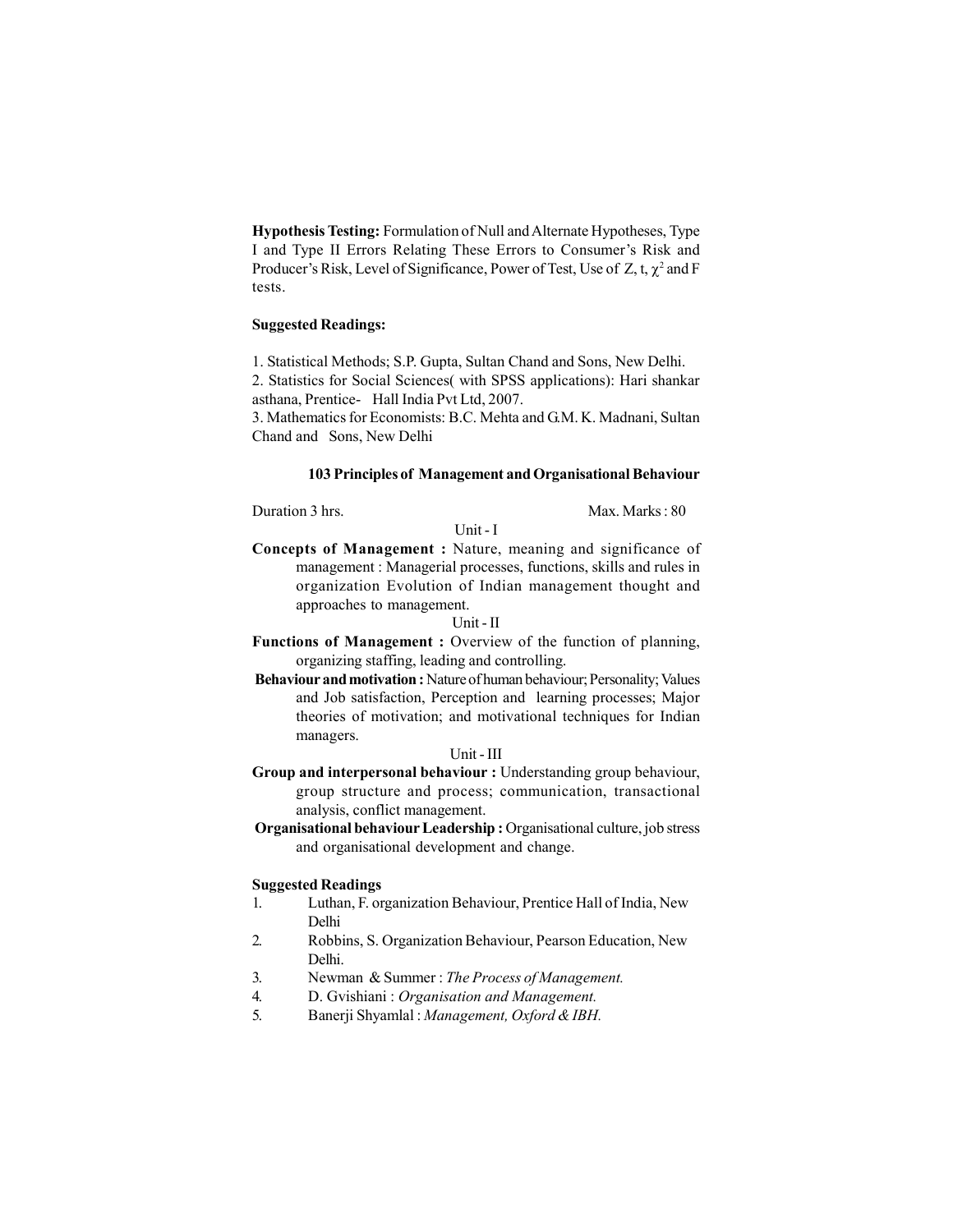#### **104 BUSINESS ACCOUNTING AND FINANCIAL MANAGEMENT**

Unit - I

Duraton : 3 hrs. Max. Marks 80

 **Financial and Management Accounting :** Principle and concept of Finance and Financial Management, Basic accounting standards, Role of Finance Manager in an organisation.

Unit - II

- **Financial statements :** Profit and Loss Account, Balance sheet Adjustments in final accounts, Methods for providing depreciation. Cash Flow Statement and Fund Flow Statement.
- **Financial statement analysis :** Ratio analysis, Cost-volume-profit analysis, Management and Valuation of Inventries.

Unit - III

### **Budgeting :**

Meaning and concept of a budget, Budget and budgetary control, Types of budget fixed and flexible, Performance budgeting and Zero-base budgeting.

# **Management finances :**

Determination of working capital requirement, Common methods of project appraisal and dividend policy.

#### **Suggested Readings**

- 1. Anthony RN and Welsh G.A. "*Fundamental of Management Accounting*"
- 2. Homgrun CT, "*Accounting for Management control.*
- 3. Khan MY and Jain PA, "*Financial Management*"
- 4. Maheshwari SN, "*Management Accounting of Financial control"*

# **105. Computer Applications**

Duration : 3 hrs. Max. Marks 50

Unit - I

**Fundamentals of Computer:** Components of a Digital Computer and Their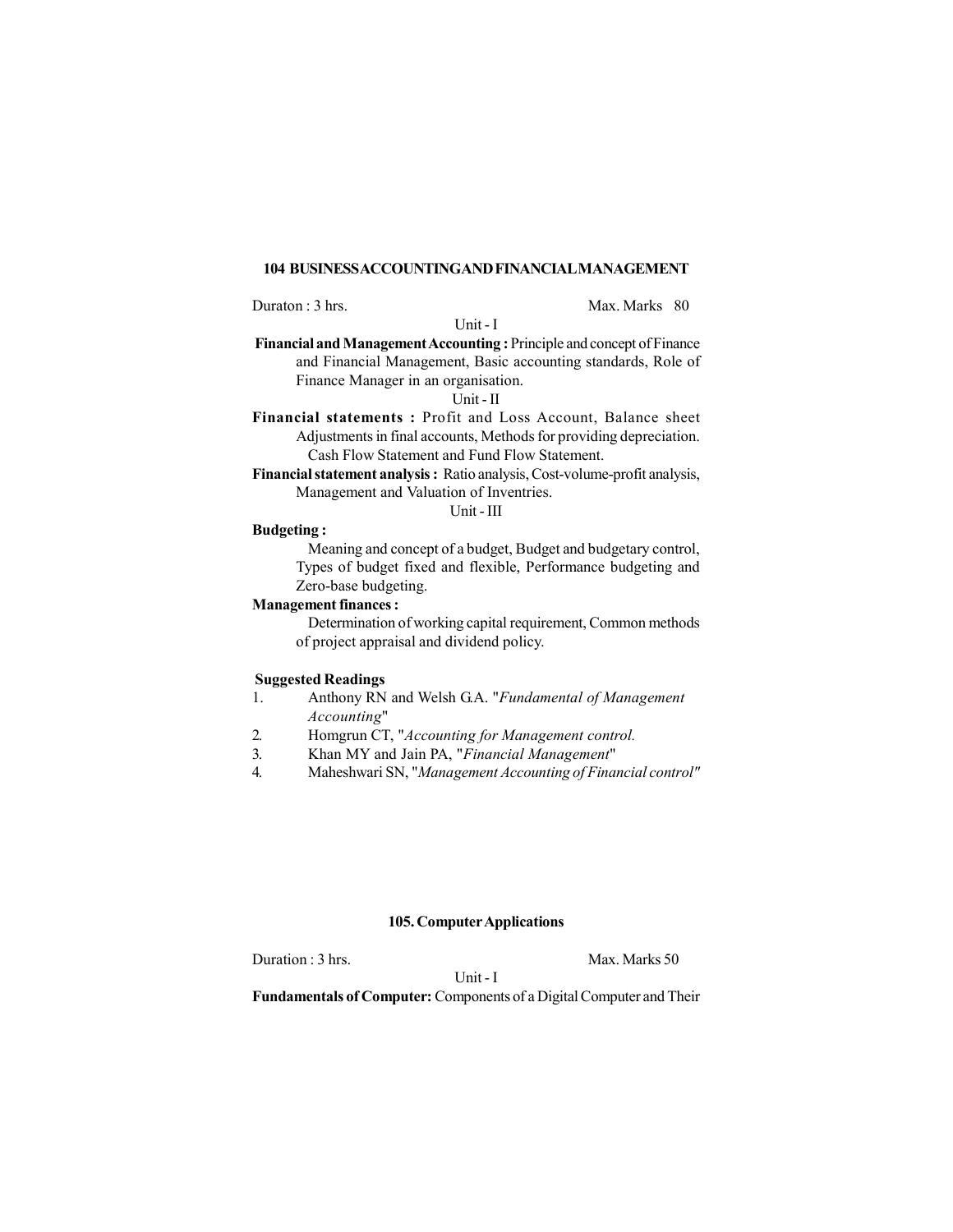Use; Data Representation and Storage; Overview of Hardware, Software, Languages and Packages; MS Windows-Basic Concepts, Features, Accessories, Windows Explorer.

#### Unit - II

**Introduction to DBMS:** Purpose of Database Systems; Data Abstraction; Data Models; Instance and Schemes; Data Independence; Data Definition Language(DDL); Data Manipulation Language(DML); Data Base Manager; Database Administrator(DBA); Entities and Entry Sets; Relationship and Relationship Sets; Entity-Relationship diagrammes.

Unit - III

**Introduction to MS Office**: Word, Excel and PowerPoint.

#### **Introduction to Statistical Packages for Social Sciences:** SPSS/SAS.

#### **Suggested Readings:**

- 1. P K Sinha, Computer Fundamentals, BPB Publications.
- 2. R K Taxali, PC Softwares made simple, Tata McGraw Hill.
- 3. Sanjay Saxena, First Computer Course, Vikas Publications.
- 4. Rajeev Mathur, DOS Quick Reference, Galgotia Publications.
- 5. Sanjay Saxena, Office 2000 for Everyone, Vikas Publications.
- 6. Henry F Korth, Database System Concepts, Tata McGraw Hill.

#### **Practical on Computer Application : Duration 2 hrs.** Max Marks 30

The Paper is designed to assess the competence of candidate in the application of available software packages for analysis of business data. Practical examination would be held asking candidates to apply MS Office and SPSS for analysis of business data. Each candidate will be provided with a computer/computer nod in the examination.

In the practical examination the examiner will assign the separate data sets to each of candidates and ask the him/her to write an analytical report on the same. Marks would be given on the choice of tools for analysis and the interpretation of results emerging there from. The practicals will be based on theory paper as given below

| a. Record             | 5 marks  |
|-----------------------|----------|
| b. Viva Voce          | 5 marks  |
| c. Practical exercise | 20 marks |

#### **106. Macroeconomic Analysis**

Duration 3 hrs Max. Marks 70

Unit - I

**Macroeconomics: What is it About?** Aggregate Income and Its Dimen-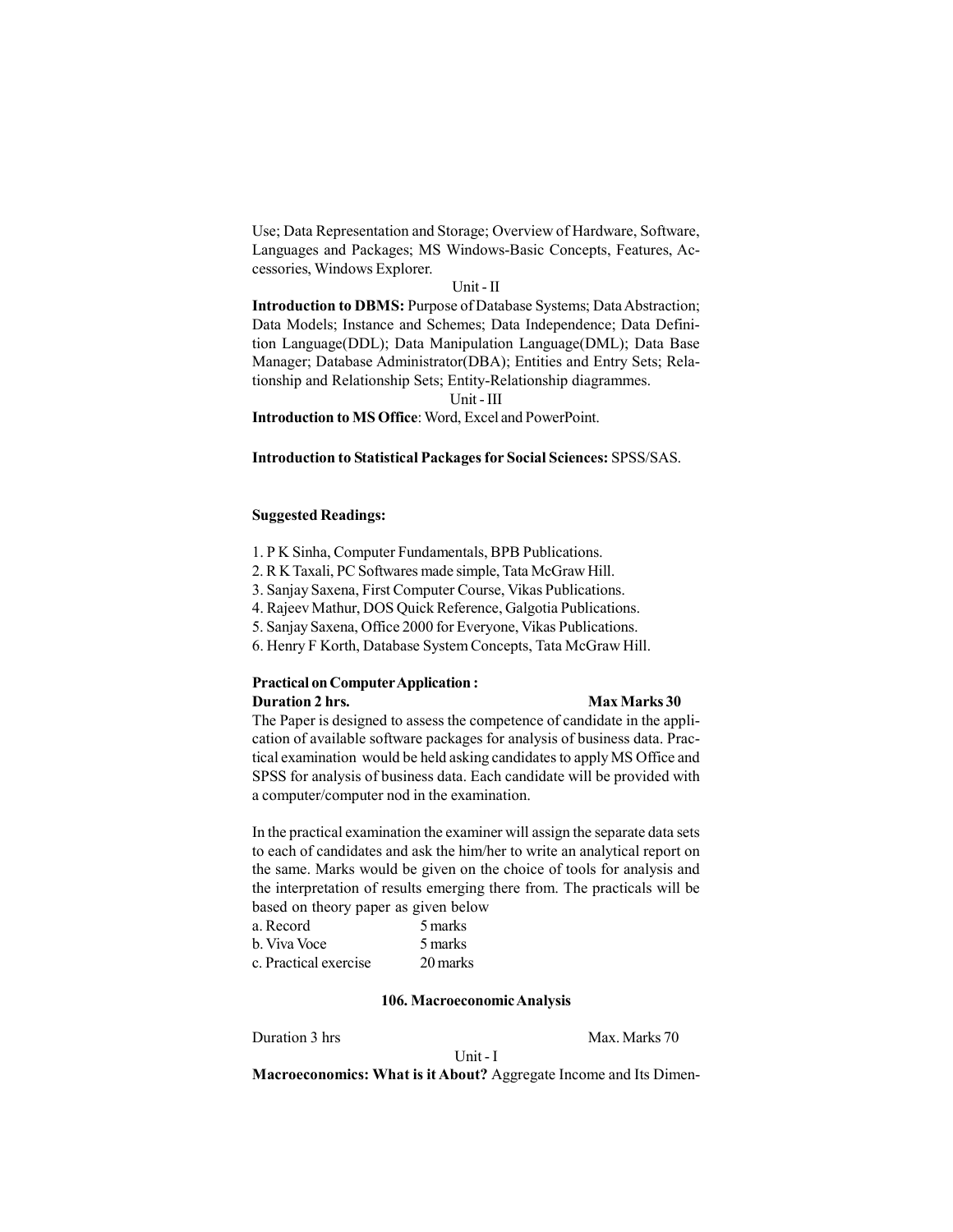sions-Income and Welfare, Omissions in the Measurement of Aggregate Income; Measuring Output: Connecting Output with Income, Aggregate Income Categories, Components of Aggregate Expenditure; Real and Nominal Incomes-Comparison Across Time, Measures of Inflation.

**Saving, the Balance of Payments and Money Supply:** The Sources and Use of Savings;

The Balance of Payments; Money Supply-Bank Balance Sheet and Money Supply, The Money Multiplier.

#### Unit - II

**Consumption:** The Basic Theory of Consumption: Keynesian Consumption Function..

**Investment:** Profit Maximisation and the optimum Capital Stocks; Adjustment Costs and Investment; Residential and Inventory Investment; Irreversibility and investment; Investment in India.

#### Unit - III

**The Demand for Money**: Money, Bond and Private wealth; Nominal and Real Interest Rates; Financial Assets and the Budget Constraints-the Determination of the Real Money Demand.

**The Labour Market:** Profit Maximisation and Labour Demand,; Utility and Labour Supply; Aggregate Supply with/without Money illusion; Introducing Unemployment-Keynesian Aggregate Supply; Cyclical Unemployment and the Output Gap; The static Phillips Curve.

**The IS-LM Model:** Walras' Law; The IS Curve-Parametric Shifts in the IS Curve, Slope of the IS Curve; The LM Curve-Impact of the Varying Money Supply, Slope of the LM Curve; IS and LM-Fiscal and Monetary Policy-Crowding Out, Fiscalist and Monetarist Intervention; IS-LM in India

- 1. Macroeconomics: Errol D'Souza, Pearson, Delhi, 2008.
- 2. Shapiro, E. Macro Economic Analysis.
- 3. M. C. Vaishya, Macro Economics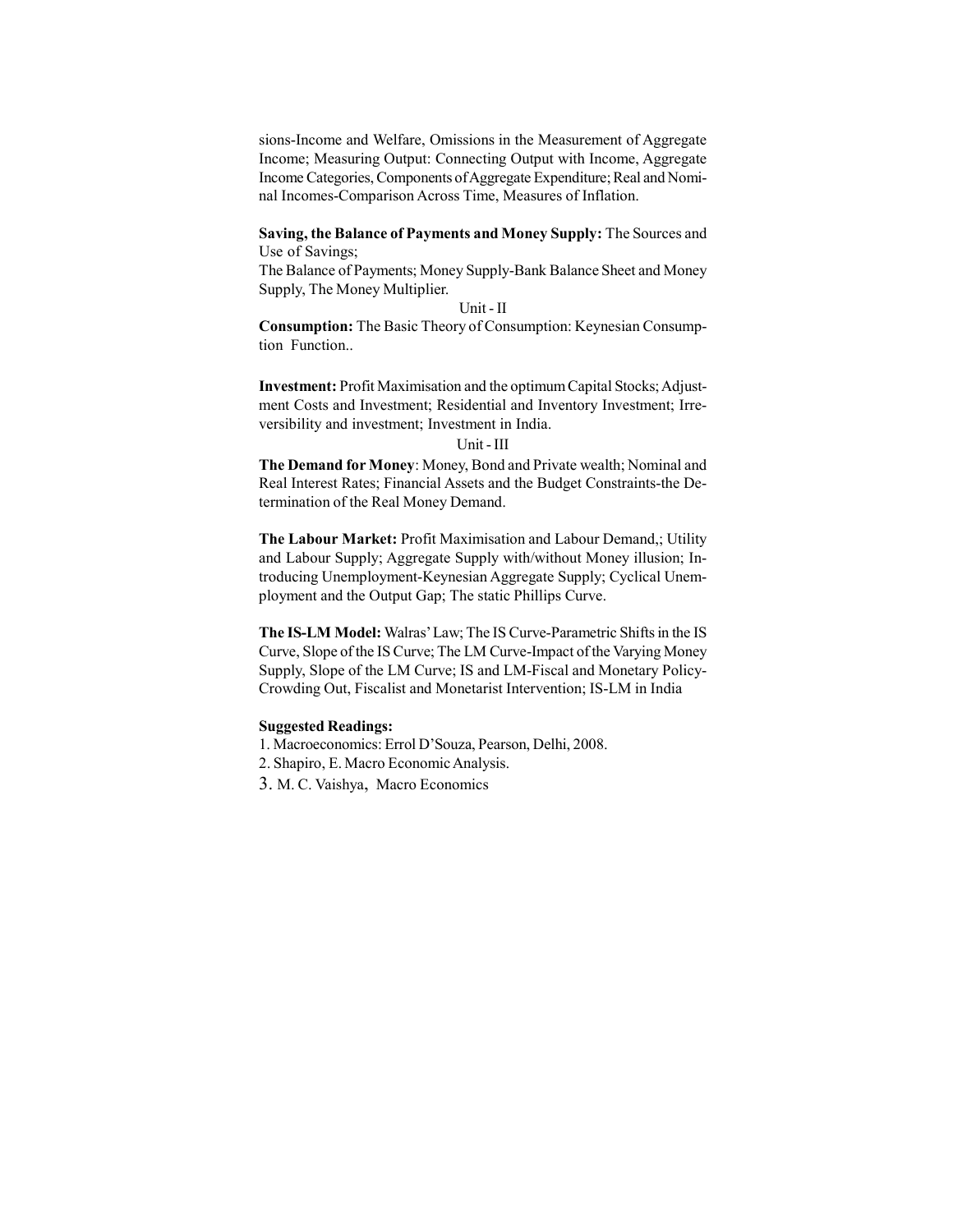# **Semester II**

#### **201 PUBLIC FINANCE AND TAXATION**

Duration 3 hrs. Max. Marks : 80

### Unit - I

**Nature and scope of Public Finance :** Public and Private Finance, Optimal Budgeting.

**Theory of Public Expenditure :** Wagner's law, Lindhal and Samuelson Model. Effects of Public Expenditure on Production and Distribution.

#### Unit - II

**Public Revenue :** Classification of Taxes. Canons of Taxation : Least aggregate sacrifice principles of taxes. Incidence, impact and shifting of taxes. Effect of Direct, Indirect taxes. Major taxes and main trends in the revenues for the Central and State government in India.

#### Unit - III

- **Taxes on Income :** individual, firm and HUF, Income from salary, house property, capital gains and income from business/profession and from other sources.
- **Fiscal Policy :** Objective and instruments; Fiscal multipliers. Centre State financial relations in India.

#### **Suggested Readings**

- 1. Musgrave, R.A. and P. Musgrave : *Public Finance in Theory and Practice.*
- 2. Gandhi, V.P. : *Some Aspects of India's Tax Structure*. Vora and Co. Bombay.
- 3. *Students Guide to Income Tax* by Dr. V.K. Singhama.
- 4. B.B. Lal : *Elements of Income Tax* : Konark Publishers Pvt. Ltd., Nw Delhi.
- 5. S. Ganguli, *Public Finance*
- 6. H.L. Bhatia : *Public Finance*.
- 7. Musgrave : Theory of Public Finance.

#### **202 : BUSINESS ENVIRONMENT AND COMMUNICATION**

Duration : 3 hrs. Max. Marks : 80

**Business environment and society :** Nature of business environment, Factors in business environment and their interaction, Business ethics, social responsibility and social audit.

Unit - I

**Business and economy :** Circular flow of economic activities. National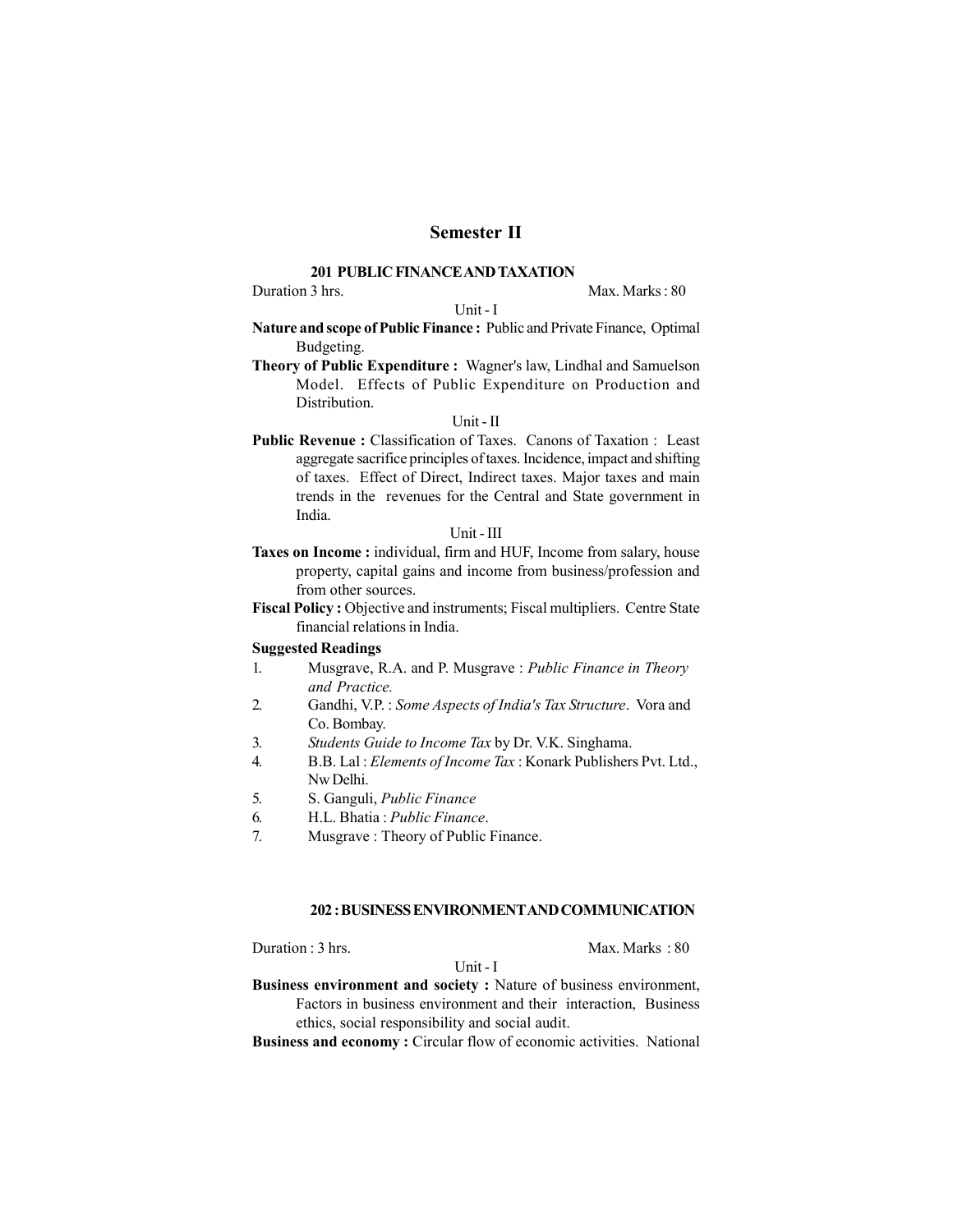Income in India (Only Trend Since 1991) Inflation and its impact on business. Emerging trends and structure of India economy.

Unit - II

- **Business and Government :** Political environment. Economic role of government. Planning in India and its implications for business decisions.
- **Businss and government policies :** Industrial policy, Govt. Policy for foreign collaboration and NRI investment. Industrial sickness and govt. rehabitation policy, Govt. policy for small scale sector.

Unit - III

**Business Communication :** Nature, Role, Scope and Importance of bussiness Communication, Effective Communication Skills, Process of Communication, Barriers and Gateways in Communication, Indivisual and group Comunication. Oral Communication - Presentation of Reports, Public Speaking and negotiation. Written Communication.

#### **Suggested Readings**

- 1. Amarchand D : "*Government and Business*", Tarta McGraw-Hill, New Delhi, 1991.
- 2. Cherunilam, F : "*Business and Government*, Himalaya, Mumbai 1984.
- 3. Dasgupta A and Sengupta N.K. : *Government and Business*, New Delhi. 1987.
- 4. Pearse, C G. Lenn : Bussiness Communication; Priciples and applicaton
- 5. Ray S.K. : "*Indian Economy Prentice*-Hall of India, Nw Delhi, 1987.

#### **203 : INDIAN FINANCIAL SYSTEM**

Duration : 3 hrs. Max. Marks : 80

Unit - I

 **The financial system :** Financial Instruments, Financial markets, Financial risks, Financial intermediaries, indicators of financial development. Analysis of Balance sheet of commercial bank and Principles of Asset management.

**Money supply determinants :** Money multiplier and High powdered money. Credit creation money market instruments and Rate of Interest, security prices and yields. Term structure of interest rates.

#### Unit - II

**RBI : Function and its monetary policy :** Commercial banking in India : Branch expantion, Deposit mobilisation and deployment of credit Operational efficiency and Profitability of scheduled commercial banks.

#### Unit - III

- **Internationalisation of Indian banking : Deregulation, Liberalisation, ,** competition and modern tecnology, problems and challenges of commercial banks in India, financial sector reforms in India.
- **Working of Financial Isntitutions :** IFCI, IDBI, ICICI, UTI, SIDBI, Exim Bank and NABARD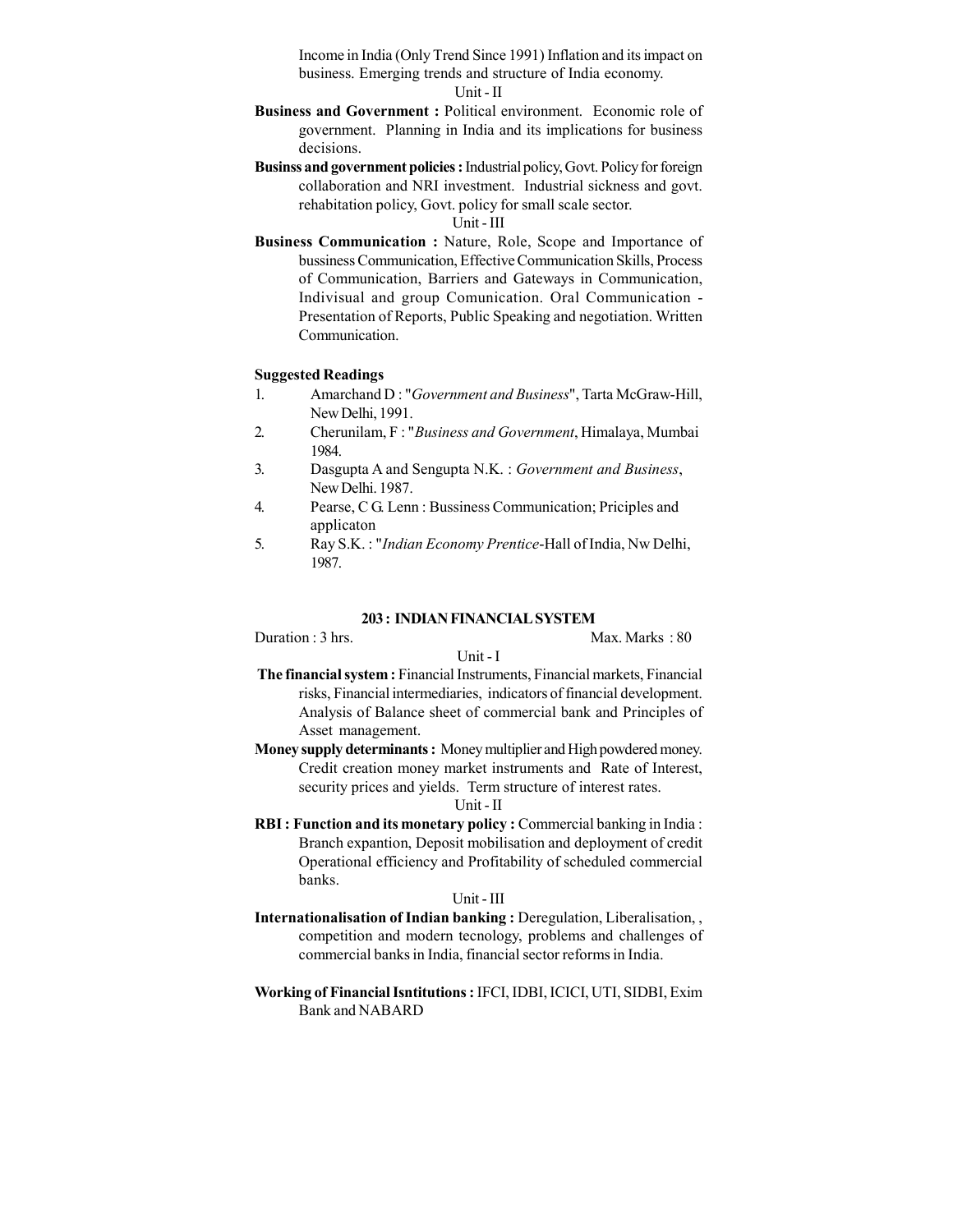#### **Suggested Readings**

- 1. S.B. Gupta *Monetary Economics*
- 2. RBI *Functions and Working.*
- 3. Bharti V. Pathak : Indian Financial Systems.
- 4. L. M. Bhole : Indian Financial Systems.
- 5. I. Aurenheimer and Ekelund *The essentials of money and banking.*
- 6. D.G. Luckett *Money & Banking*

#### **204 ADVANCED STUDY OF INDIAN ECONOMY**

Duration : 3 hrs. Max. marks : 80

# Unit - I

- **Demographic aspects :** Population growth, Labour force, Occupational distribution. Poverty and Unemployment issues in measurement and policy options.
- **Agriculture :** Institutional changes, technological changes. farm price policy, agricultural finance. Industry : recent trends in industrial policy and licensing policy.

#### Unit - II

- **Role of Multinationals in developing Indian Industries :** Impact of MNC's on Indian economy. Swadeshi views on Indian economic development.
- **Foreign Trade :** Main trends in imports and exports foreign trade policy, export promotion. India's Balance of payments position in recent years. WTO agreement relating to trade and its impact on Indian economy.

#### Unit - III

**Indian Economy :** The Institutional framework and its structural changes during the plan period. Economic growth during plan period. Recent economic reforms in India and its impact.

- 1. A. N. Agarwal : Indian Economy.
- 2. Rudradutt and Sundram : Indian Economy.
- 3. Laxminarain Nathuramka : Indian Economy.
- 4. Sudama Singh : Indian Economy.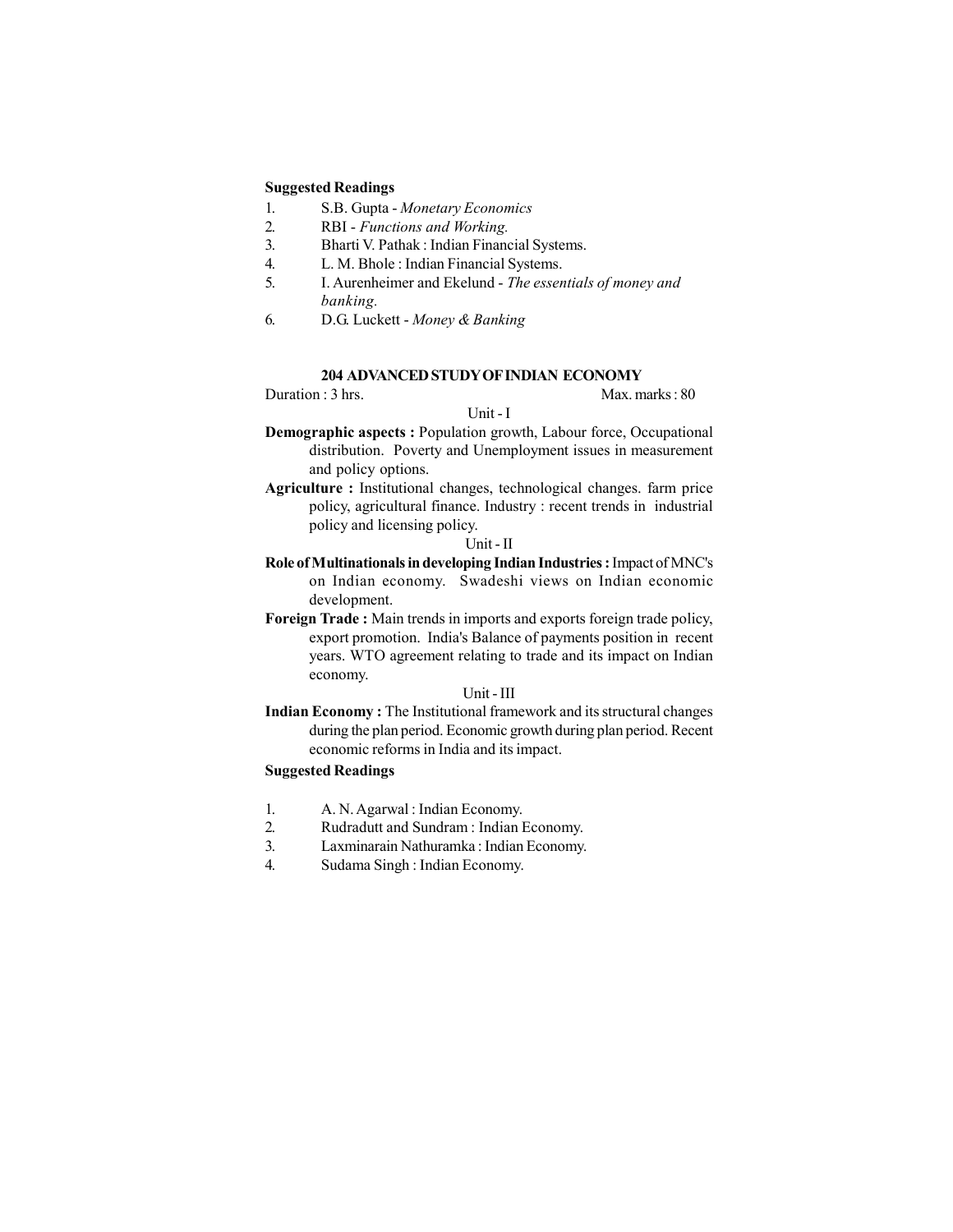#### **205 BUSINESS RESEARCH METHODOLOGY**

Duration : 3 hrs. Max. marks : 80

#### Unit - I

Definition, importance and types of business research, nature and scope of research methodology; Problem Formulation and Statement of Research Objectives researchprocess, research designs- Exploratory, Descriptive and Experimental Research Designs.

#### Unit - II

Methods of Data Collection- Observational and Survey Methods; Questionaire Design Attitude measurement Techniques, Administration of Surveys; Sample Design; measurement and scaling, primary and secondary data collection methods.

#### Unit - III

Data analysis; measures of central tendency and dispersion, correlation and regression, probability distribution (Binomial Poisson, Normal), sampling distribution, hypothesis testing, non parametric tests

- 1. Schindler and Cooper, Business Research methods, TMH, New Delhi.
- 2. CR Kothari, Research Methodology.
- 3. Remenyi, Williams, Money and Swartz, Doing Research in Business and Management, Sage Publications. New Delhi
- 4. K.R. Sharma, Business Research methods, National Publishing House- New Delhi.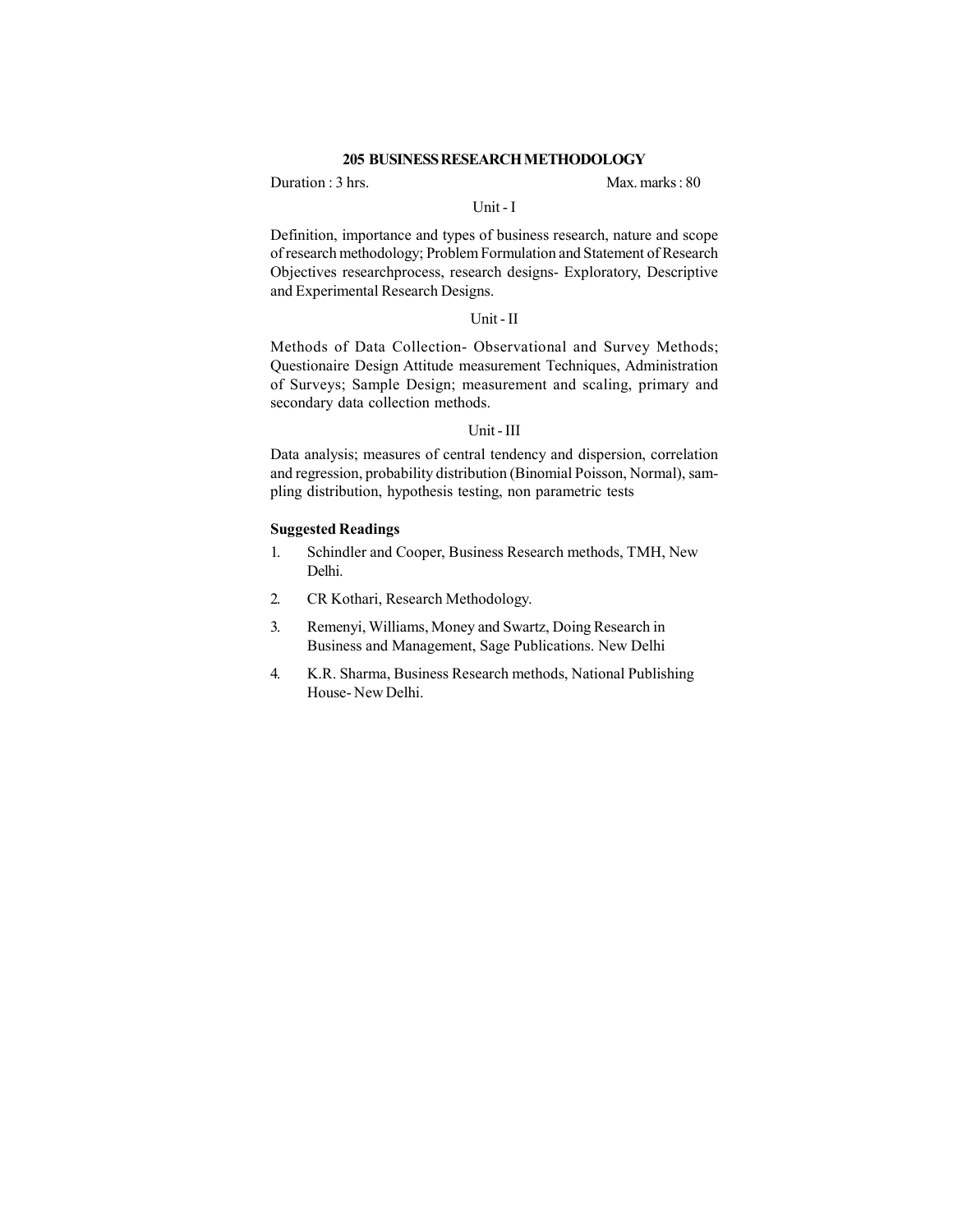#### **206 TALENT ACQUISITION AND DEVELOPMENT**

Duration : 3 hrs. Max. marks : 80

#### Unit - I

**Job Analysis and HR Planning :** Job Analysis, Writing Job Descriptions, Job, Specification, Job Analysis in a Jobless World and Human Resource Planning and Forecasting

**Recruiting and Selection:** Developing and Using Application Forms: The Application Blank, Information Technology and HR: Recruiting on the Internet, Global Talent Search. The Selection Process. Basic Selection Model: The Decision Theory Approach, Basic Testing Concepts and Interviewing Candidates

#### **Unit-II**

**Retention Management:** Basics of Absenteeism, Turnover, Attrition and Retention of HR, Importance of retention, Retention Determinants, Retention Management Process, Retention interventions.

#### **Process and evaluation of Training and development**

Establishing objectives, preparing the parameters, designing the programs, methods, trainers and training styles, Training for Trainers, Trainer Certifications, Training Evaluation- Need for evaluation, Concept of Return on Investment, Cost- Benefit Analysis, Developing Models of Training Evaluation for Technical and Behavioural Training.

#### **Unit-III**

**Training and Development for Modern Organizations:** Concept and Need for Learning Organizations, Creativity, managing Change, Leadership, Team Playing and Effective Group Dynamics, Managing differences at workplace, Effective Communication, Meaning Cultural Diversity, Sensitivity Training, Total Quality Management, Computer Based Training.

#### **Suggested Readings**

1.Dessler, G.(1997), Human Resource Management, Prentice Hall of India

2. Lynton R.P. and Pareek U(1990). Training for Development, Vistaar Publications, New Delhi.

3. Ramnarayan, S. & Rao, R.M., (1996), Managerial Dilemmas: Cases in Organizational Behaviour, Tata Mc.Graw-Hill, India.

Srivastava, S., (1999), Recruitment, Selection & Retention, ABS Course pack.

Wexley, K & lathan Gary, (2002), Developing & Training HR in Organization, Prentice Hall India.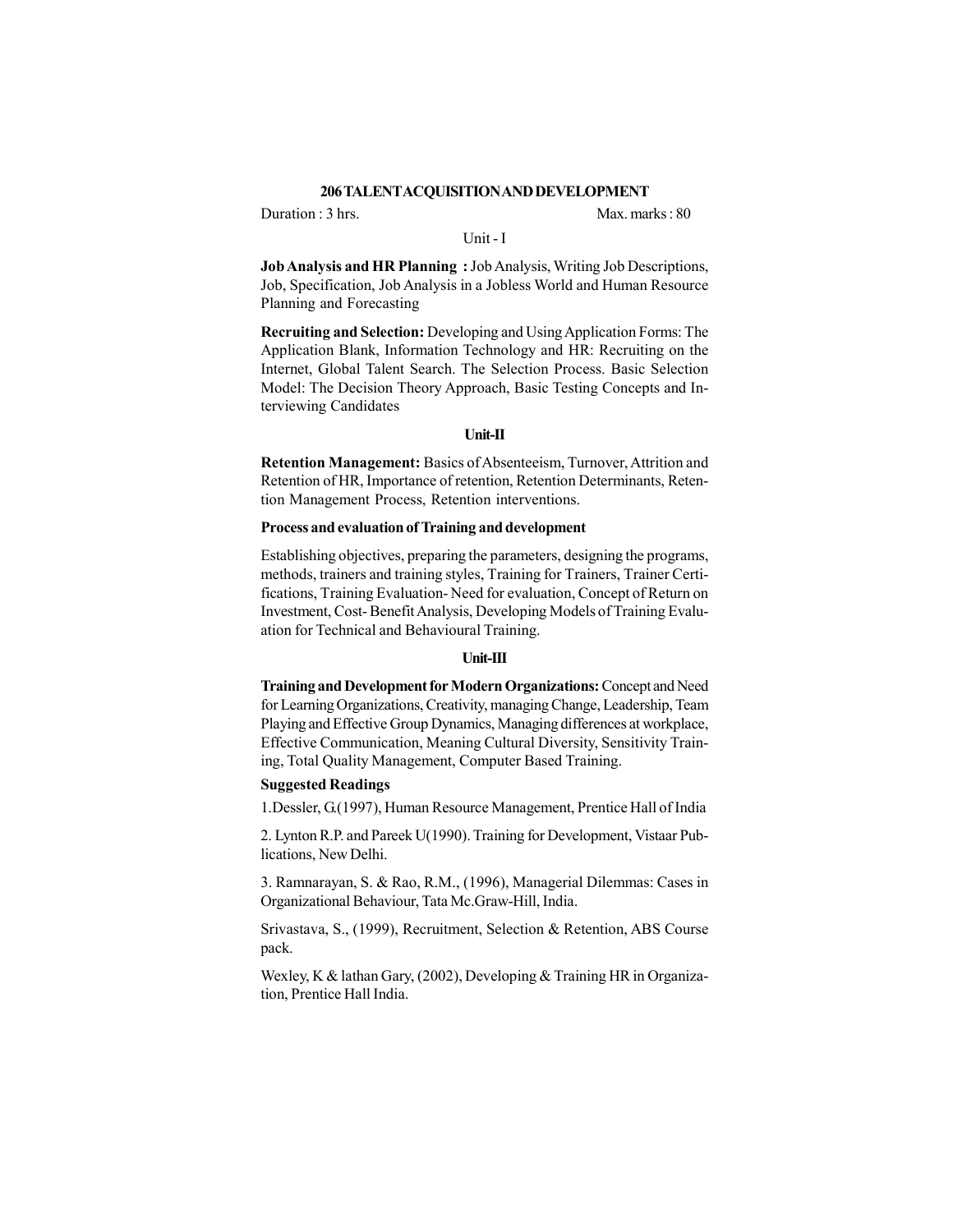# **SCHEME OF EXAMINATION OF MBA Bussines Economics FINAL 2018-19**

|     | Semester III 2018-19                                 |                        |                 | Internal/ External/ Term End Exam. |
|-----|------------------------------------------------------|------------------------|-----------------|------------------------------------|
|     | Paper                                                |                        | Pretical Theory | Total                              |
| 301 | <b>International Economics</b><br>and Finance        | 20                     | 80              | 100                                |
| 302 | Development Economics                                | 20                     | 80              | 100                                |
| 303 | Project appraisal and                                |                        |                 |                                    |
|     | <b>Investment Management</b>                         | 20                     | 80              | 100                                |
| 304 | Management                                           |                        |                 |                                    |
|     | <b>Information System</b>                            | 20                     | 80              | 100                                |
| 305 | <b>Operations Research</b>                           | 20                     | 80              | 100                                |
| 306 | Tranining Project Report and                         |                        |                 | 100                                |
|     | Viva Voce                                            |                        |                 |                                    |
|     | (based on Summer Training)                           |                        |                 |                                    |
|     | <b>Semster IV 2018-19</b>                            |                        |                 |                                    |
| 401 | Business Policy and                                  |                        |                 |                                    |
|     | Strategic Management                                 | 20                     | 80              | 100                                |
| 402 | Business Ethics and                                  |                        |                 |                                    |
|     | <b>Stress Management</b>                             | 20                     | 80              | 100                                |
|     |                                                      | <b>Optional Papers</b> |                 |                                    |
|     | (Student can choose any two of the following groups) |                        |                 |                                    |
|     | <b>Group A: Quantitative Techniques in Business</b>  |                        |                 |                                    |

|     | Group A: Quantitative Techniques in Business |    |    |    |     |
|-----|----------------------------------------------|----|----|----|-----|
| 403 | Econometric Methods                          |    | 20 | 80 | 100 |
| 404 | Applied Econometrics                         | 80 | 20 |    | 100 |

# **Group - B : Marketing and Distribution**

| Marketing sales and                |    |    |     |  |
|------------------------------------|----|----|-----|--|
| Distribution Management            | 20 | 80 | 100 |  |
| <b>Intrnational Marketing</b>      | 20 | 80 | 100 |  |
| <b>Group - C: Business Finance</b> |    |    |     |  |
| Financial Markets and              |    |    |     |  |
| Institutions and Services          | 20 | 80 | 100 |  |
| <b>Financial Derivatives</b>       | 20 | 80 | 100 |  |
|                                    |    |    |     |  |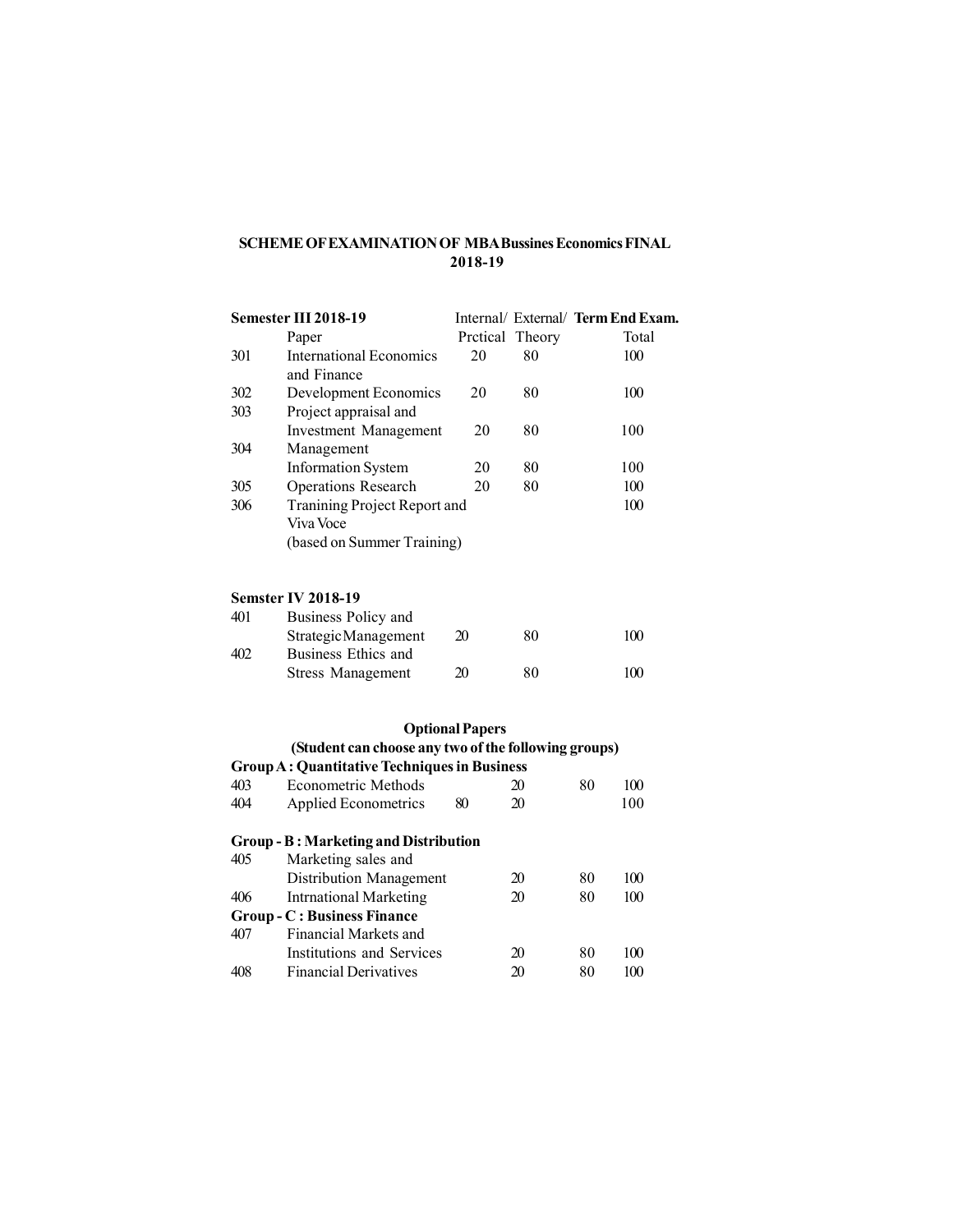# **Group - D: Human Resource Management**<br>409 Human Resource Human Resource Development 20 80 100<br>Industrial Relations and Legislation 20 80 100 410 Industrial Relations and Legislation 20 **Group E : Economics of Insurance & Infrastructure** 411 Economics of Infrastructure 20 80 100 412 Economics of Insurance 20 80 100 **Group - F : Information Technology Management**<br>413 Relational Data Base 20 Relational Data Base 20 80 100 Management 414 Decision Support System 20 80 100 (DSS) and Office Automtion System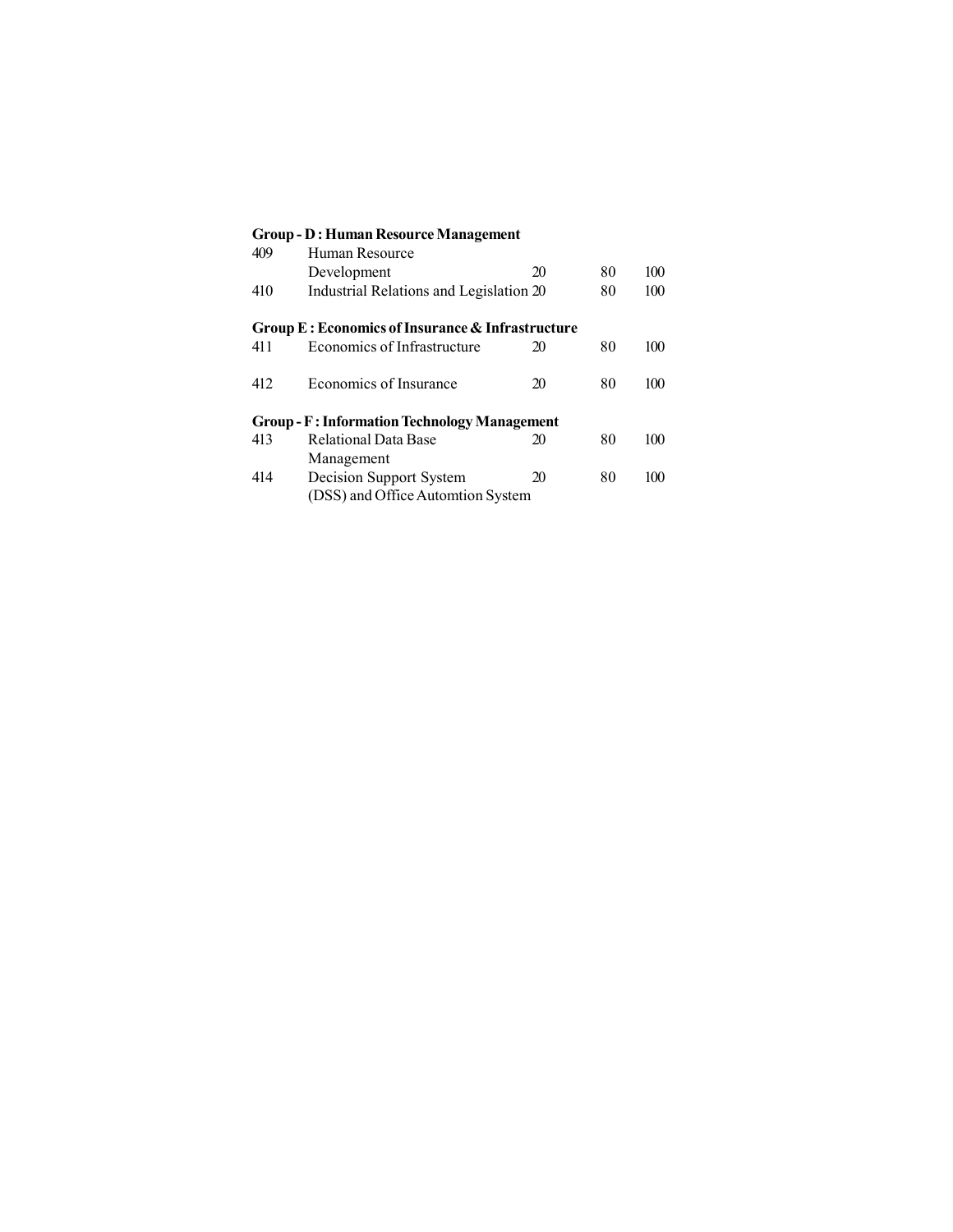# **SYLLABUS OF MBA (BUSSINESS ECONOMICS) (FINAL)**

# **Semester III**

# **301 International Economics and Finance**

Duration :3 hrs. Max Marks : 80

#### Unit - I

- **Determinants of Trade :** Trade and economic development; Ricardo, Heberler and Heckscher-Ohlin trade theories. Gains from Internationalised Trade and terms of trade.
- **Protectionist Policies :** Types, impact on economic development, Balance of payments adjustment mechanism and international capital movements. Theories of Exchange Rate determination.

#### Unit - II

- **Intrnational Trading System :** From GATT to WTO. (Trips, Trims) The Kennedy Round and theTokyo round. Trading blocks : EU, NAFTA, East-Asia and SAARC, Special trading arrangements for trade blocks in the developing countries.
- **International commodity agreements :** Collaboration and technology agrements, private foreign investment. Convertibility of currency. Unit - III
- **International Portfolio Investment :** Corporate strategy and foreign Direct Investment and its evaluation. SDR, GDR, Euro equity, IMF, World Bank and Asian Development Bank - achievements and failures, WTO and world Bank from the point of view of India.

#### **Readings**

- 1. K.R. Bulkchandani and B. Ramani *International Economics*, Himalaya Publishing House, Bombay.
- 2. C. Kindlebrger *International Economics*
- 3. BO Sodersten *International Economics*  Macmillan
- 4. Kerr W.A. and Perdikis N *The Economics of International Business*, Chapman and Hark, London.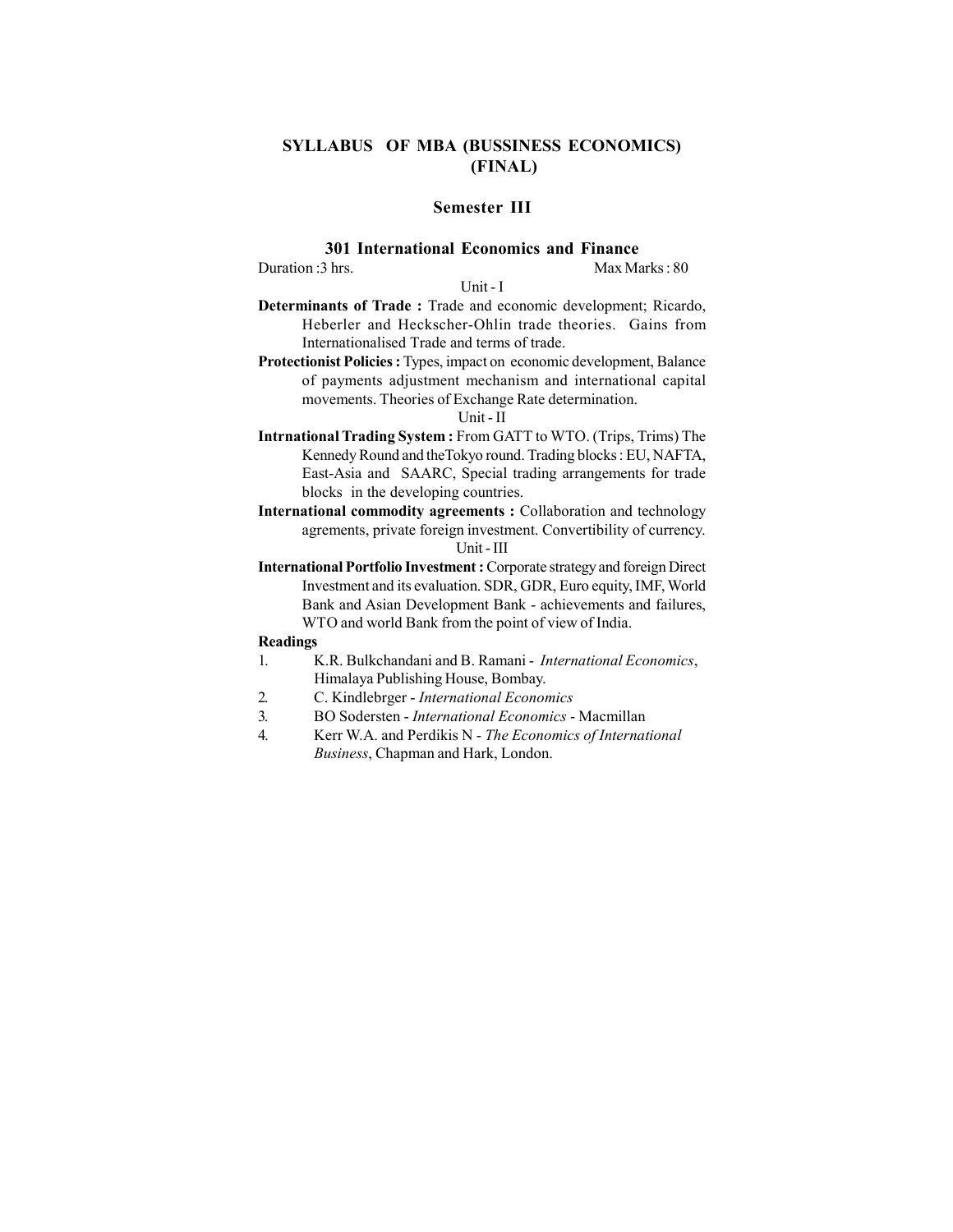#### **302 DEVELOPMENT ECONOMICS**

Duration : 3 hrs. Max. Marks : 80

#### Unit - I

- **Economic Development :** Meaning and measurement of economic development and Human Development, Features of Developing economies. Factors affecting economic growth.
- **Strategies of Economic development I:** Rostow's stages of economic growth, Theoritical contribution of Nurkse, Lewis, Ricardo and Schumper.
- **Strategies of Economic development II :** Theory of Bigpush, Doctrine of balanced and unbalanced growth and criticl minimum effort.

# Unit - II

- **Growth Models :** Harrod-Dommar, Solow and Two gap Model, Plan Models of India. Unit - III
- **Development and Planning :** Concept and measurement of rate of economic growth. Factor affecting rate of growth. Concept of COR Planning in India; achievements and failures. Recent five year plan of India.

Project evaluation techniques: Present vs future, Cost-Benefit analysis, shadow prices, project evaluation and UNIDO guidelines.

#### **Suggested Readings**

- 1. Lewis W.A. *Development Planning*
- 2. Sen A.K. *Growth Economics*
- 3. Michael P. Todaro *Economic Development in Third world.*
- 4. Rostow *The Stages of Economic growth.*
- 5. Kindleberger *Economic Development*
- 6. Meier and Baldwin *Economic Development*

#### **303 - Project Appraisal and Investment Management**

Duration 3 hrs. Max. Marks : 80

Unit - I

**Introduction :** Project counselling; project identification; appraisal strategies; project life cycle.

**Project Formulation :** Planning Appraisal and Evaluation; Appraisal procedures of financial institutions. Social Cost Benefit Analysis.

#### Unit - II

**Long term financing :** Project capital cost estimation, Searching of finances and their appropriate mix ; loan syndication; consortium financing; venture capital and credit rating;

#### Unit - III

**Short-term financing :** Assessment of short term funds requirements; short term financial policies; short term financing-trends and practices.

**Implementation and control :** Project management techniques; Problem of cost over run and Project evaluation; Project implementation practices in India.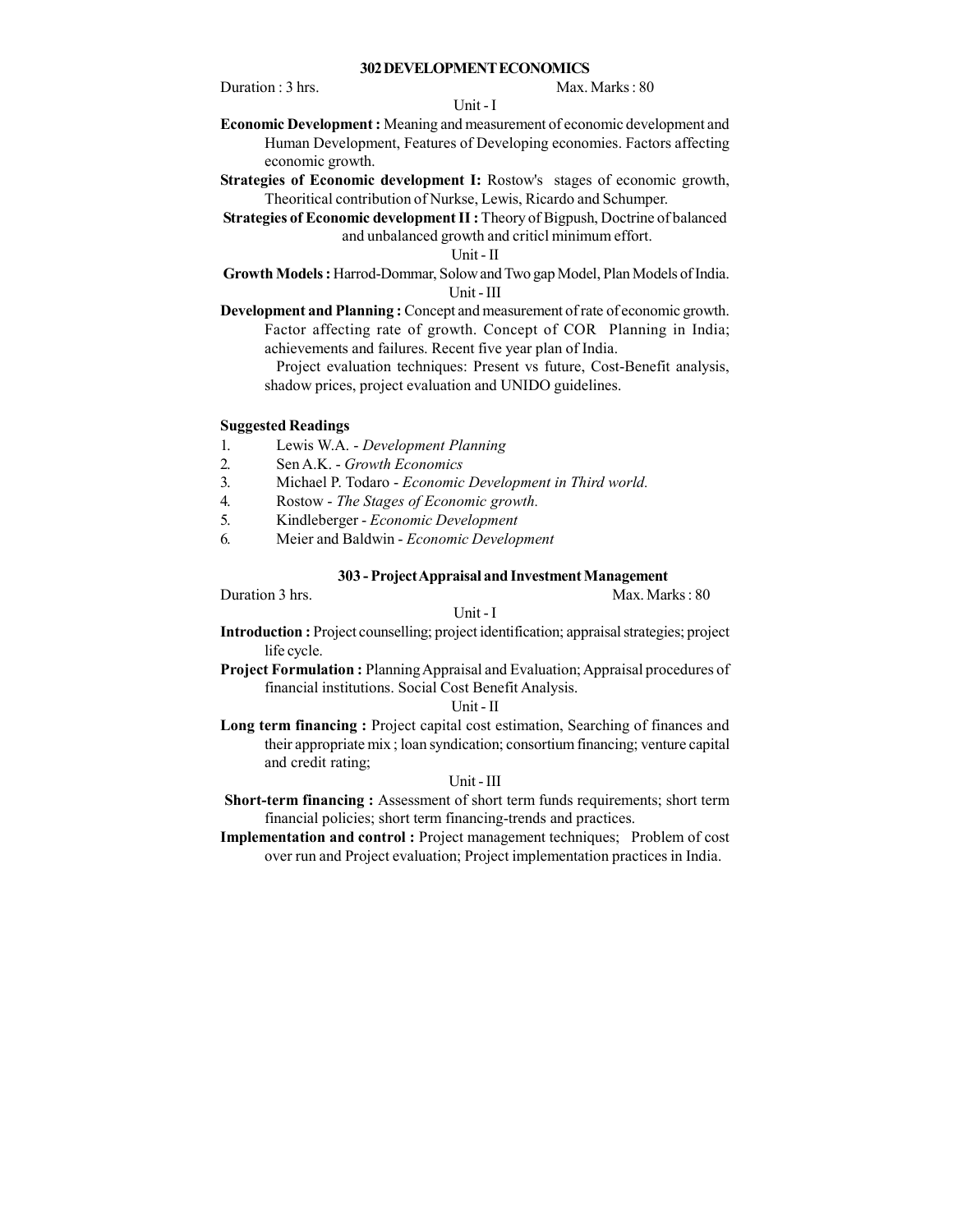#### **Suggested Readings**

- 1. Chandra, P. "*Projects Preparation Budgeting and Implementation* "Tata McGrawhill, New Delhi, (latest edition).
- 2. Chawla. K. " *Social Cost Benefit Analysis*". Mittal, Delhi- (latest edition).
- 3. Clark J.J. Hindlang, T.J. and Pritchard, R.E. "*Capital Budgeting Planning and Control of Capital Expenditures* : Prentice Hall, Englewood Cliffs, N.J. (latest edition).
- 4. Scherr, F.C. "*Modern Working Capital Management: Text and Cases*" Prentice Hall, EnglewoodCliffs N.J. (latest edition).
- 5. Bhattacharya : Working Capital Management : Strategies and techniques- PHI, New Delhi.
- 6. Pandey, I.M. : Finance: A Management Guide for Managing Complete Funds and Profits. - PHI, New Delhi.
- 7. Chandra P. : Finacial Management, Tata Mcgrew Hill New Delhi.

# **304 Management Information System.**

Duration 3 hrs. Max. Marks : 80

**Introduction :** Concept, meaning, elements and characteristics of MIS, Historic development of MIS, Future of MIS. Computer based information system.

Unit - I

**Information System :** E-mail, Internet, Internet and their application in modern business, Transaction Processing System. Decision support system. Knowledge based system, programmed and non-programmed decision, support service elements.

#### Unit - II

- **Application Developmnent Cycle :** analysis synthesis, and implementation of MIS. Feasibility of installing MIS. Role of System analyst, decision table.
- **MIS aided dicision making :** Database Management System. Education and Training for MIS. Management's role in system development.

#### Unit - III

**Introduction and Evolution of GIS as DSS :** Business application of GIS in corporate planning, sales and marketing. Case study of business GIS application.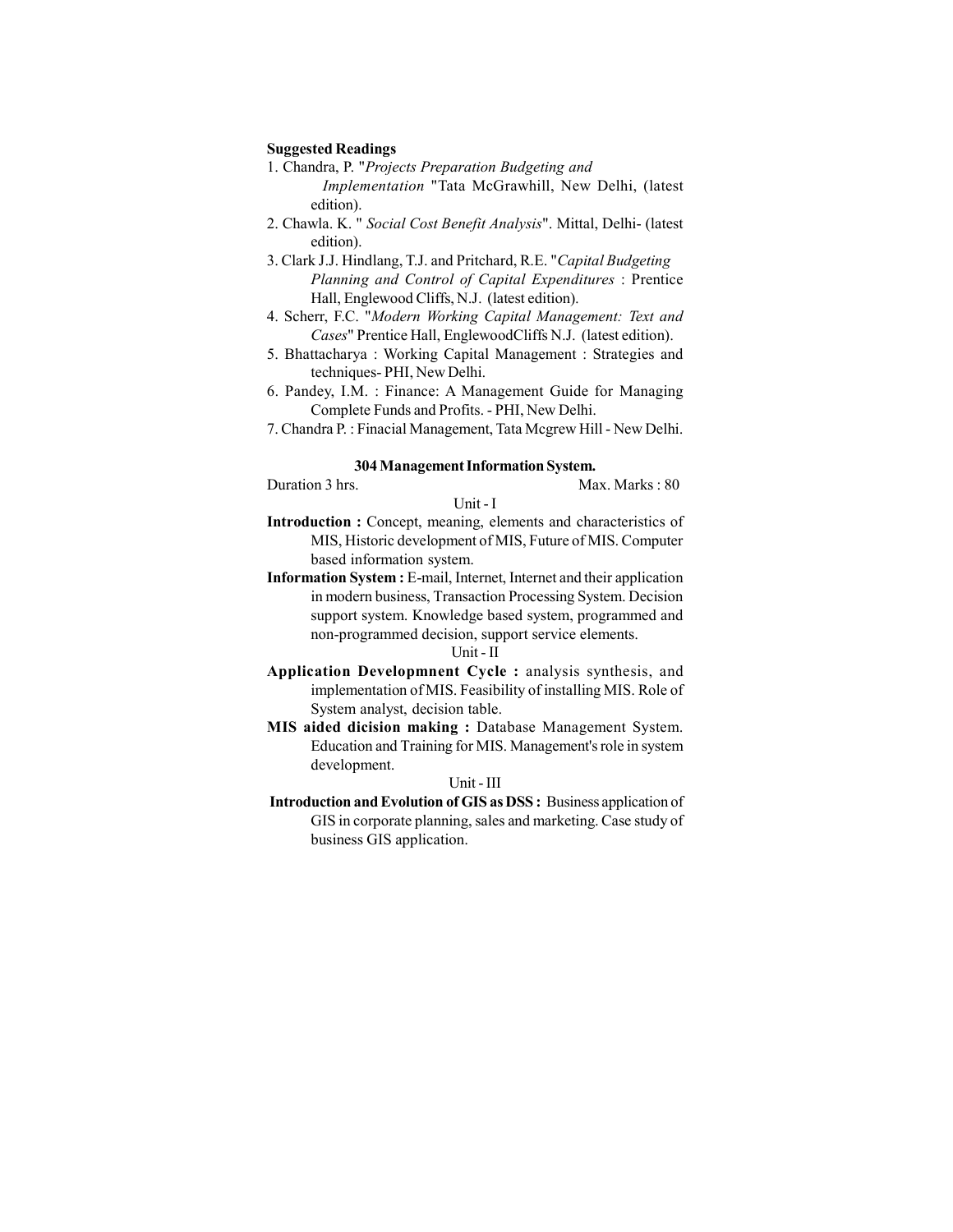#### **Readings**

- 1. Davis G.B. & M.H. : "*Management Information System*" 2 nd ed. McGraw Hill, New York, 1985.
- 2. Danter J.: "*Management Information Systems*" 3rd ed. Prentice Hall of ndia, new Delhi, 1987.
- 3. Hodge B., Fleck Jr. R.A. Honess C.B. : "*Management Systems*" Reston, Virginia, 1984.
- 4. Rajaraman V. :"*System Analysis and Design*"
- 5. Murthy, C.S.V. : Management Information System (Text, Cases and Application).
- 6. Chris Edwards, Ward & Others : The Essence of Information System.
- 7. Kumar Muneesh : Bussiness Information System.
- 8. Gupta A.K. : *Management Information System.*

#### **305 : Operations Research.**

Unit - I

Duration 3 hrs. Max. Marks : 80

- **Linear Programming and related Problems :**  LP Problem formulation, Graphical and Other method of Solution; Assignment and Transportation Problems.
- **Replacement Problem :** individual group replacement; Waiting Line model : single channel single server model.
	- Game Theory and Prisoner's Dilema :its Solution by dominance Method, Graphical solution.

#### Unit - II

**Decision Theory :** decision making under risk and uncertainty, Simulation - Monte Carlo simulation.

 **Introduction to Networks :** CPM and PERT, CP, slacks, floats ; Crashing of projects.

#### Unit - III

**Inventory Models :** EOQ, RDP, Price Break models, selective control Statistical Process Control X bar, R, p and c charts.

#### **Readings**

- 1. N.D. Vohra : *Quantitative Techniques in Management.*
- 2. S.D. Sharma : *Operations Research*.
- 3. Kantiswaroop : *Operation Research*.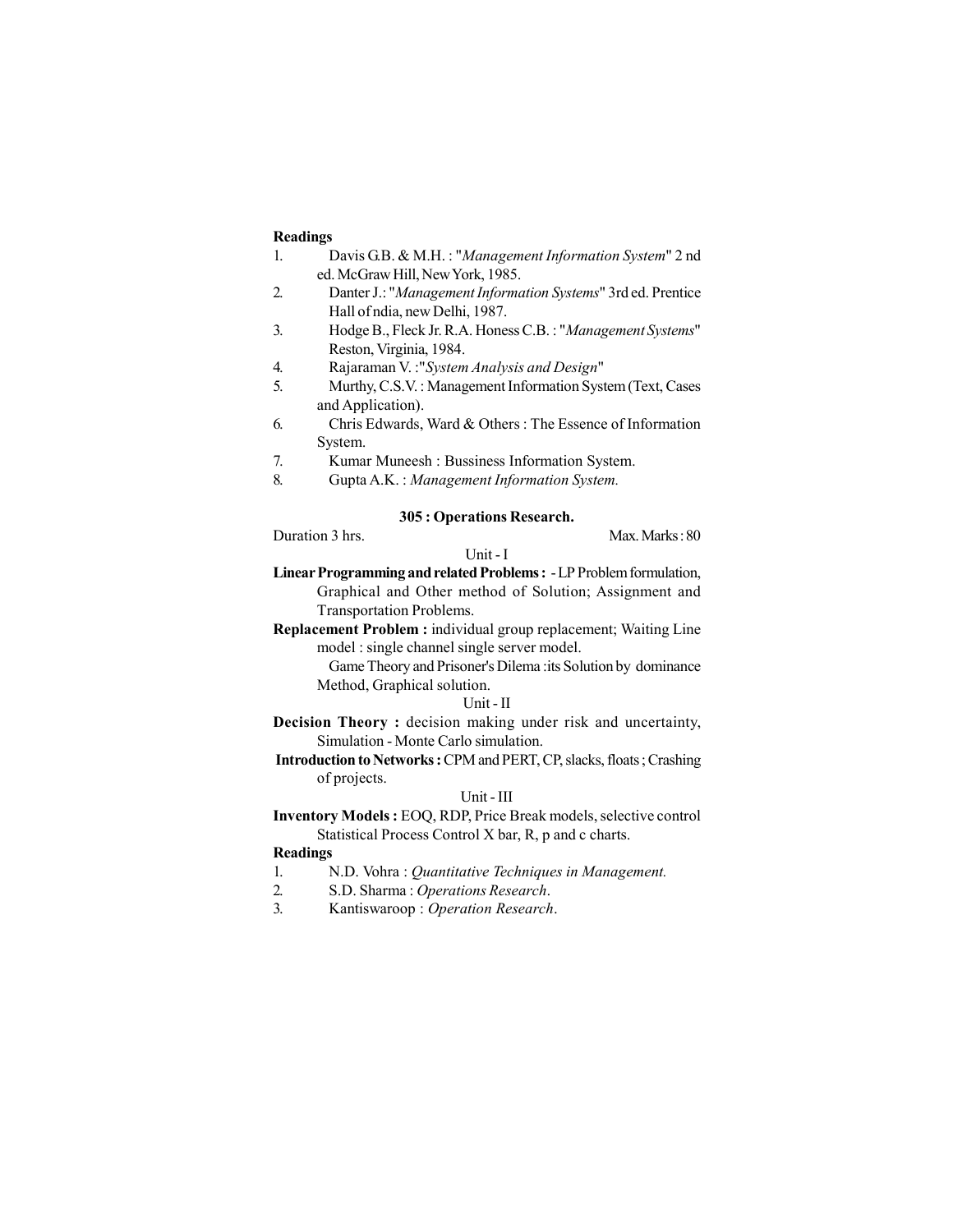#### **Semester IV**

#### **401-Business Policy and Strategic Management**

#### Duration 3 hrs. Max. Marks: 80

Unit - I

- **Business Policy :** Socio Economic set up of Business in India, Internal and External Perceptions.
- **Strategic Management Decision : Nature, Characteristics and Process** of Strategic Management decisions.

# Unit - II

**Strategy formulation :** Defining company Mission & Goals, Assessing External Environment. Internal Analysis of the Firm, SWOT Analysis.

#### Unit - III

**Policy Alternative and Grand Strategies :** Different types of Stratergies; Stratergic Analysis : Corporate Portfolio Analysis, Industry and Compititior Analysis, Subjective Factors in Stratergic Choices.

# **Strategic Implementation and control.**

- 1. Lawrence R. Jauch and William F. Clucle, *Business Policy and Strategic Management*, McGraw Hill, 5th Ed.
- 2. Rober M. Grant, *Contemporary Strategy Analysis*, Basil Blackwell.
- 3. John A. Pearce II, Richard B. Robinson, J.R. *Strategic management's: Strategy formulation and implementation*, Richard D. Irwin Inc.
- 4. John L. Thompson, *Strategic Management*, Chapman & Hall, London.
- 5. Michael Porter, *Competitive Strategy*, The Free Press.
- 6. Henry Mintzberg, *The Fall and rise of stretegic planning*, prentice Hall.
- 7. James Brian Quinn Henry Mintzberg and Robert M. James, *Strategic Process*.
- 8. G.Hamel and C.K. Prahalad, *Competing for the future*, Harward Business Press, MA.
- 9. Kami A. *Business Policy,* Tata McGraw Hill, New Delhi.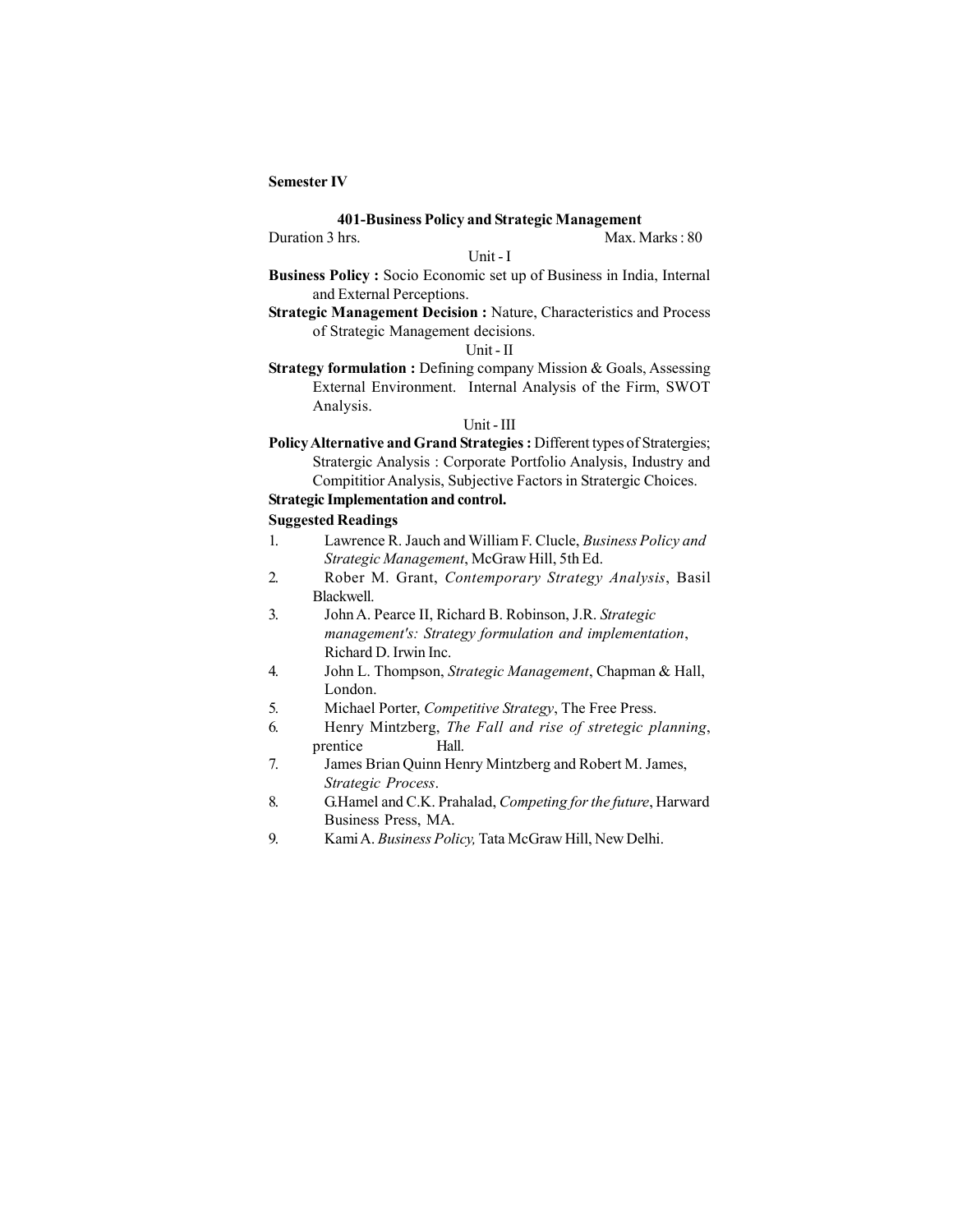# **402 Business Ethics and Stress Management**

Unit - I

Duration 3 hrs. Max.Marks.: 80

- **Need for Ethics in Business :** The nature of ethics in Management. Ethics and Consumption, Production, Sales, Environment and Business Taxation.
	- **Indian Ethics and Management :** Vedantic perspective, code of conduct of earning and spending : View of Manu, Shukra, Kutilya and Gandhi.

# Unit - II

- Business Ethics & Anuvart. Value oriented Holistic Management.
- **Concept of stress :** Stress induced problems in management. Concept and definition of Yoga. Basis of Yoga. Concept of Health and preservation.
- **Yogic Management of Stress :** Instant Relaxation Technique (IRT), Quick Relaxation Technique (QRT), and Self Management of Executive Tension (SMET), Deep Relaxation Techniques (DRT)

# Unit - III

**Stress Levels, Stimulations :** the pointers of awareness, Depth of perception and expansion of awareness. Workng through the group. Progress in tune with nature, Holistic Life style for effective stress Management.

- 1. Green, R.M., *The Ethical Manager, a new Method for BusinessEthics*, NY : MacMilan, 1994
- 2. Hoffman, M. Robert E. Friedman (eds.), *Business Ethics, Readind and vases in corporate morality*. 3rd ed. NY : McGraw Hill, 1995.
- 3. Sherlakor, S.A. *Ethics in Management*, Himalaya Publishing House, Delhi.
- 4. S.K. Chakraborty, *Ethic in Management* Vedantic perspectives, Oxford University Press, Delhi.
- 5. Larue Tone Hasmer, *The Ethics of Management*, Universal Book Stall, New Delhi, 1998.
- 6. B.L. Gupta *Value and Distribution System in Ancient India*.
- 7. Kautilya *Arthshastra*.
- 8. Shukranitisar
- 9. M.G. Bokare *Hindu Economics*
- 10. *New Perspectives in Stress Management* H.R. Nagendra and R. Nagrantna
- 11. *Yoga*  Its Bosis and application H.R. Nagedra
- 12. *Health and Yogasana*  Swami anandanand
- 13. *Yoga Practices* Shivanand.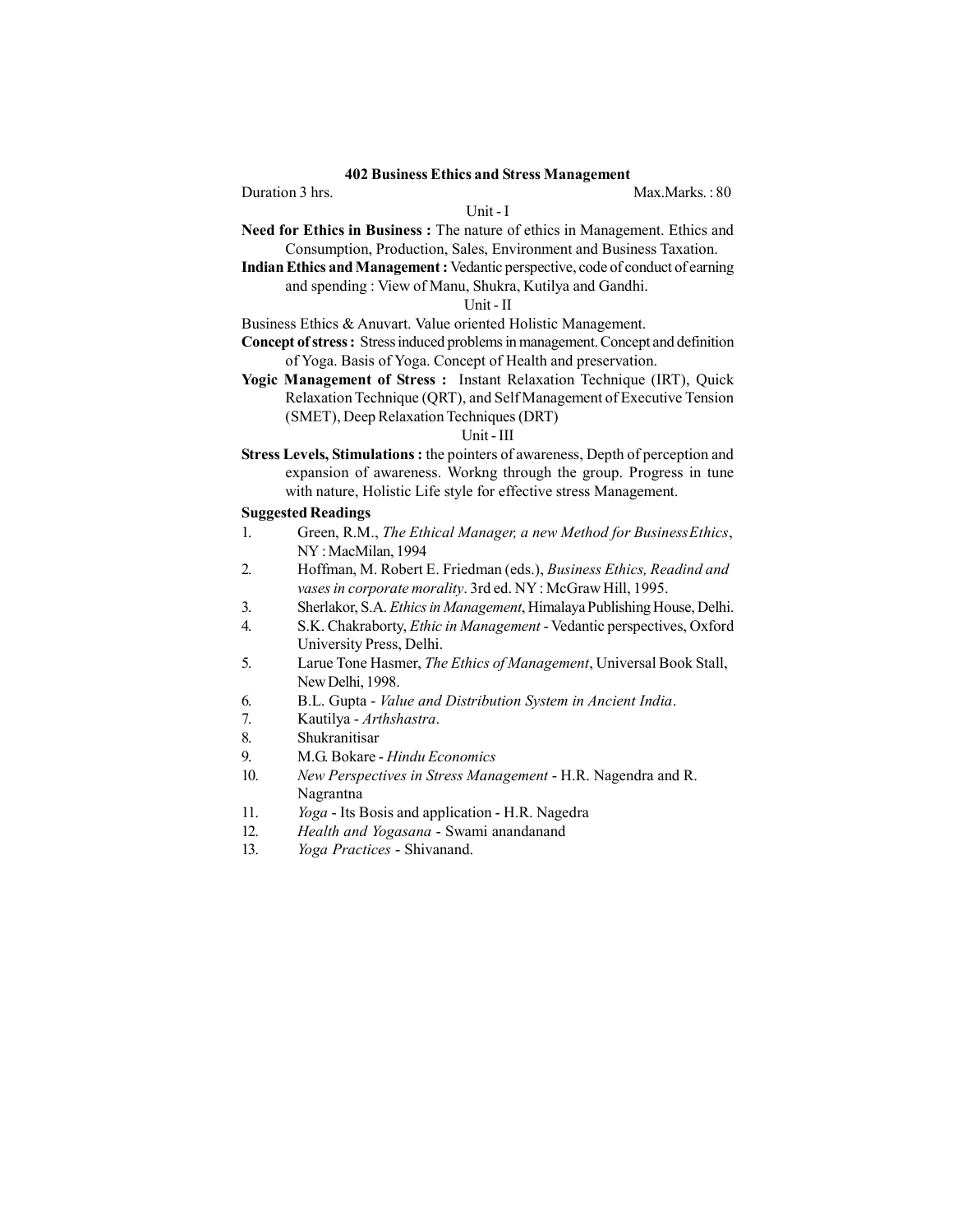# **OPTIONAL GROUPS (Students can choose any two of the following groups)** GROUP - A QUANTITATIVE TECHNIQUES IN BUSINESS

# **Paper I: 403. Econometrics: Concepts and Methods**

Duration 3 hrs. Max. Marks.: 80

**Note:** The students are expected to comprehend relevant concepts and interpret estimated models. They are not expected to derive theoretical prepositions.

Unit - I

The Methodology of Econometrics :The Simple Linear Regression Model: Estimation of Parameters, Properties of Estimators, Goodness of Fit, Tests of Hypotheses, Confidence Intervals.

Unit - II

Multiple Linear Regression Model: Estimation of Parameters, Goodness of Fit, Testing Hypotheses,

Functional Forms of Regression Models: Linear, Log-Linear, Lin-Log, Reciprocal and Polynomial Models.

Unit - III

Problems in Simple Linear Model: Specification Error, Multicollinearity, Autocorrelation and Heteroscedasticity.

Dummy Variables, Autoregressive and Distributed Lag Models, Probit and Logit Function, Forecasting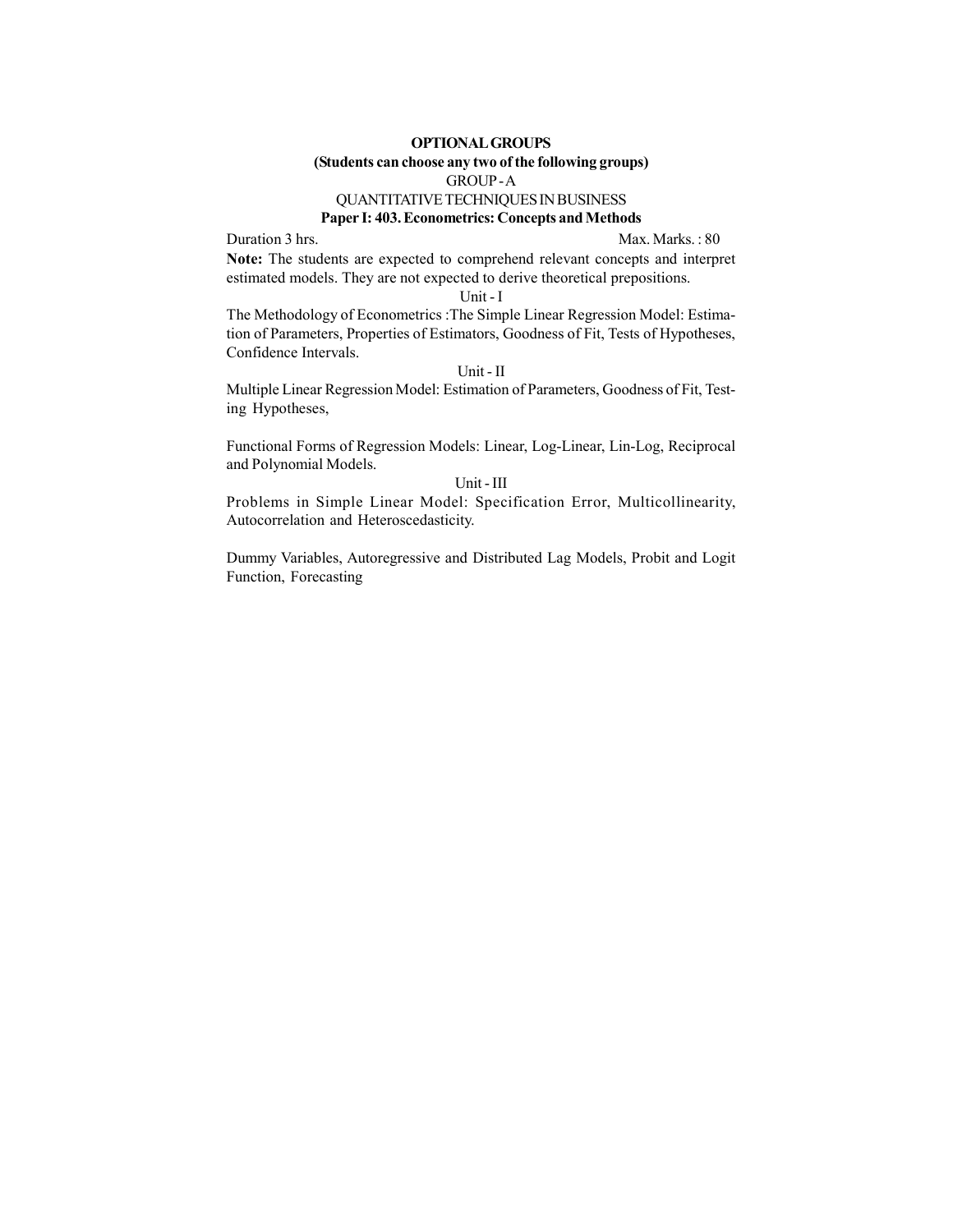#### **Suggested Readings:**

1. Introductory Econometrics with Applications: Ramu Ramanathan, Cengage Learning

(Thompson), 2002.

2. Essentials of Econometrics: Damodar Gujarati, McGraw Hill, 2005.

#### **404. Applied Econometrics**

Duration 3 hrs. Max Marks: 80

The Paper is designed to assess the competence of candidate in the application of available software packages for analysis of business data using econometric techniques mentioned in Paper 403 Econometrics: Concepts and Methods. Only practical examination (internal as well as external) would be held asking candidates to apply any of the statistical tool SPSS/Eviews/Gretl for analysis of business data. Each candidate will be provided with a computer/computer nod in the examination.

In the internal examination the examiner will assign the separate data sets to each of candidates and ask the him/her to write an analytical report on the same. Marks would be given on the choice of tools for analysis and the interpretation of results emerging there from. The similar procedure will be followed in external examination.

#### GROUP - B

#### MARKETING AND DISTRIBUTION **405 : PAPER I : MARKETING, SALES AND DISTRIBUTION MANAGEMENT**

Duration 3 hrs. Max. Marks. 80

Unit - I

- **Introduction :** Marketing and Sales. Marketing Mix, Product, Price, Place, Promotion strategies, Marketing information systems and marketing research. Concepts and Components of MIS, Internal Records Systems, marketing intelligence system.
- Sales Management : Objectives of sales management, Meaning and Importance of Personal Selling, Personal Selling in India.

#### Unit - II

- **Sales force Management :** Sales force objectives, Sales force Stragegy, Sales force structure, Size and Compensation, Recruitment & Training of Sales force, Motivating and evaluating salesforce.
- **Distribution Management :** Scope and Importance, Channels of distribution, Distribution Channels in India, Public Distribution System in India, Marketing Channel Functions and flows, Channel levels, Control of Markting channels, nature and Scope of Physical Distribution.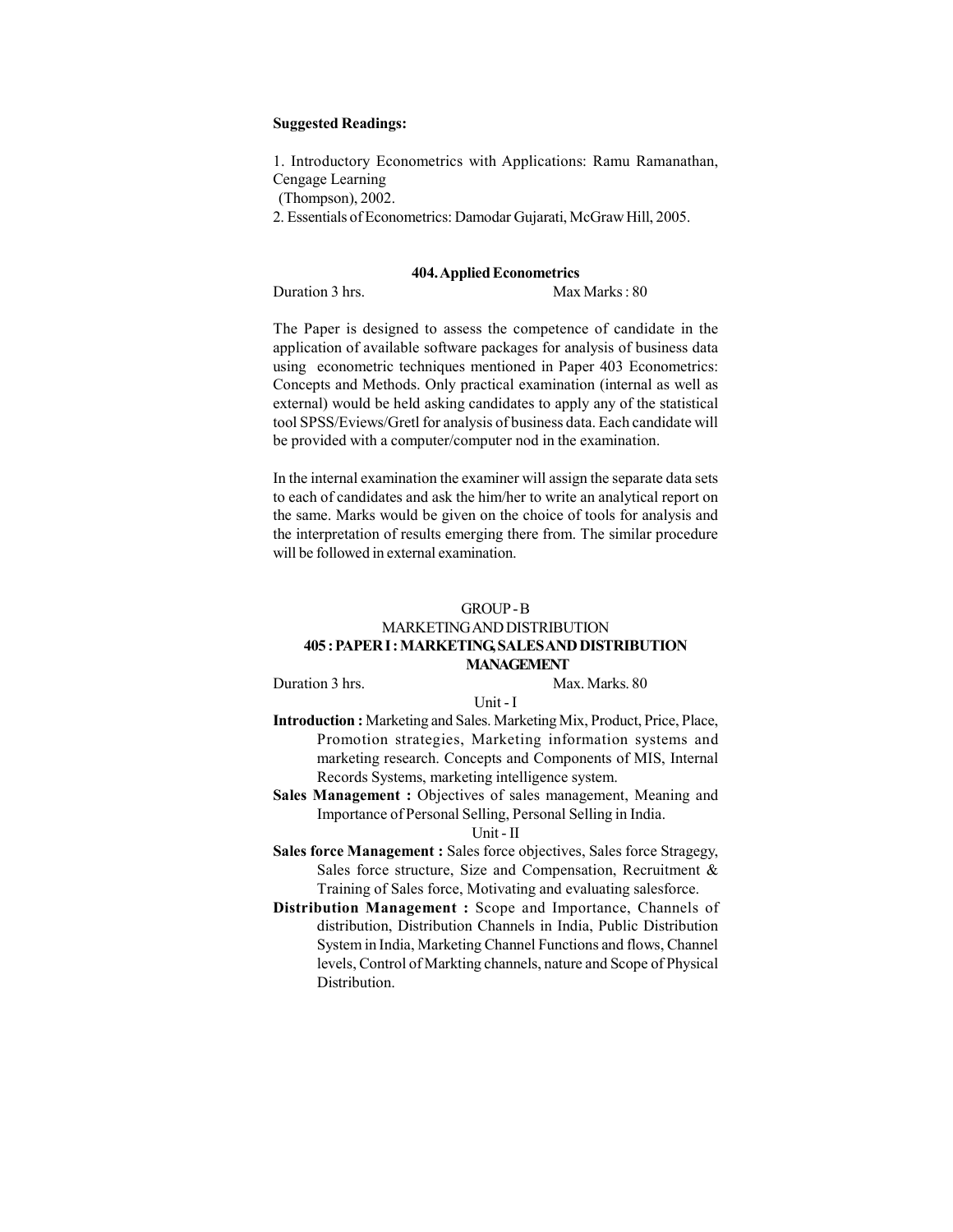# Unit - III

**Marketing of Services :** Conceptual Framework, Services marketing : Basic issues Marketing of Financial Services, Hospitality and tourism services, Health Educational Services and Public Utilities in India.

- 1. Dalrymple D.J. : *"Sales Management : Concept and cases"* John Wiley; New York, 1989.
- 2. Khanna K.K. "*Physical Distribution Management : Logical Approach*" Himalaya, Bombay, 1985.
- 3. Still R.R. Cundiff E.W. & Govoni N.A.P. : "*Sales Management Hall*, Englewood Cliffs, N.J. 1987.
- 4. Vaccaro J.P. : "*Sales Management : Text, Cases and Readings* "Prentice Hall, Englewood Cliffs N.J. 1987.
- 5. S.C. Jain, *Market Planning and Strategy*.
- 6. Kotler "P" *Marketing Management : Analysis, Planning, Implementation and control*". Prentice Hall of India, New Delhi (Latest edition).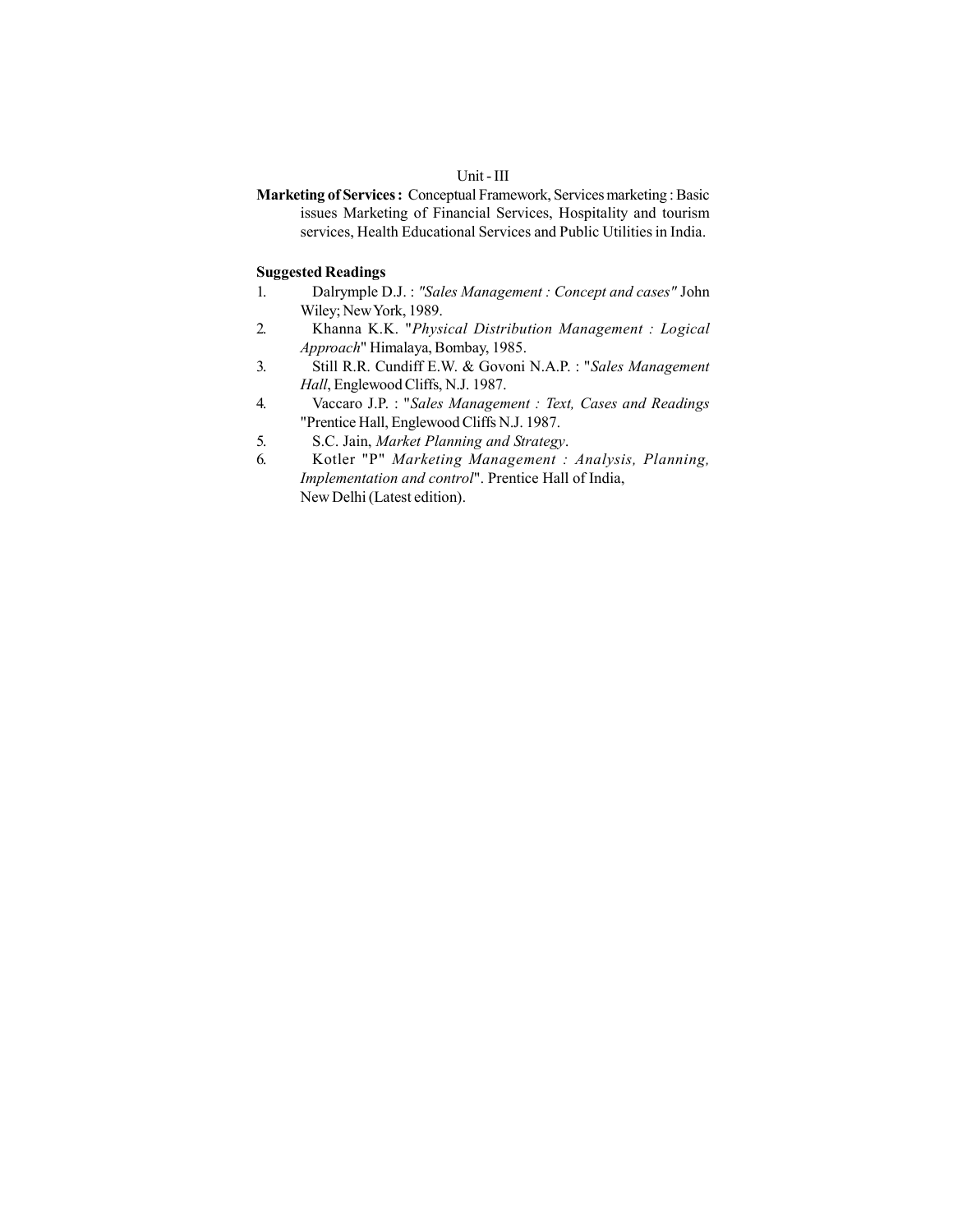#### **406: PAPER II : INTERNATIONAL MARKETING**

Duration 3 hrs. Max. Marks : 80

#### Unit - I

- **International Marketing :** Scope and size of international marketing, conceptual framework. Environment of International Business.
- **Internationalisation of the firms :** Global Markets: Researching, Understanding and Negotiating for Global Market Opportunities.

#### Unit - II

- **Marketing Stratagy I:** Market Entry Strategies and constraints of International Marketing.
- **Marketing Stratagy II :** Developing, Implementing and Controlling the International Marketing Mix. Identification of markets, product policy, promotion and distribution strategy of various forms of International Business.

#### Unit - III

Policy framework and procedural aspects : Export-Import Policy and recent trends in export-import of India; Export-Import Documentation Institutional Framework, Export Marketing risk, Export Finance.

#### **Readings**

- 1. Keegan, W.J. *Global Marketing, Englwood Cliffs*, New Jersey: Prentice Hall.
- 2. Sak Onk visit & John J. Shaw. *International Marketing*, Prentice Hall
- 3. Hans B. Thorelli and S. Tamer Cavnsgil, *International Marketing Strategy*, Pergaman Press,
- 4. Isobel Doole and Robin Lowe, *International Marketing Strategy, International Man Power*, Business Press.
- 5. Varshney R.L. & Bhattacharya, B., *International Marketing Management*, Sultan Chand & Sons.
- 6. Government of India *Handbook of Export-Import Procedure* (Latest).
- 7. Government of India *Handbook of Import and Export Policy* (Latest).
- 8. UNTCAD/GATT International Trade Forum.
- 9. Bhattarcharya B. "*Export marketing, strategies for success*". Global Business Press, New Delhi, (Latest edition).

#### **GROUP -C**

#### **BUSINESS FINANCE**

# **407 : PAPER I : FINANCIAL MARKETS, INSTITUTIONS AND SERVICES**

Duration 3 hrs. Max. Marks 80

#### Unit - I

- **Financial Markets :** Role of Financial Markets in the economy. Functions of financial markets, Classification of financial markets. The role of Government in financial markets.
- **Money Market in India :** Definition, nature & role of money market instruments. Rates in the money market, Inter-relationship between short term and long term interest rates. Fluctuations in money market rates.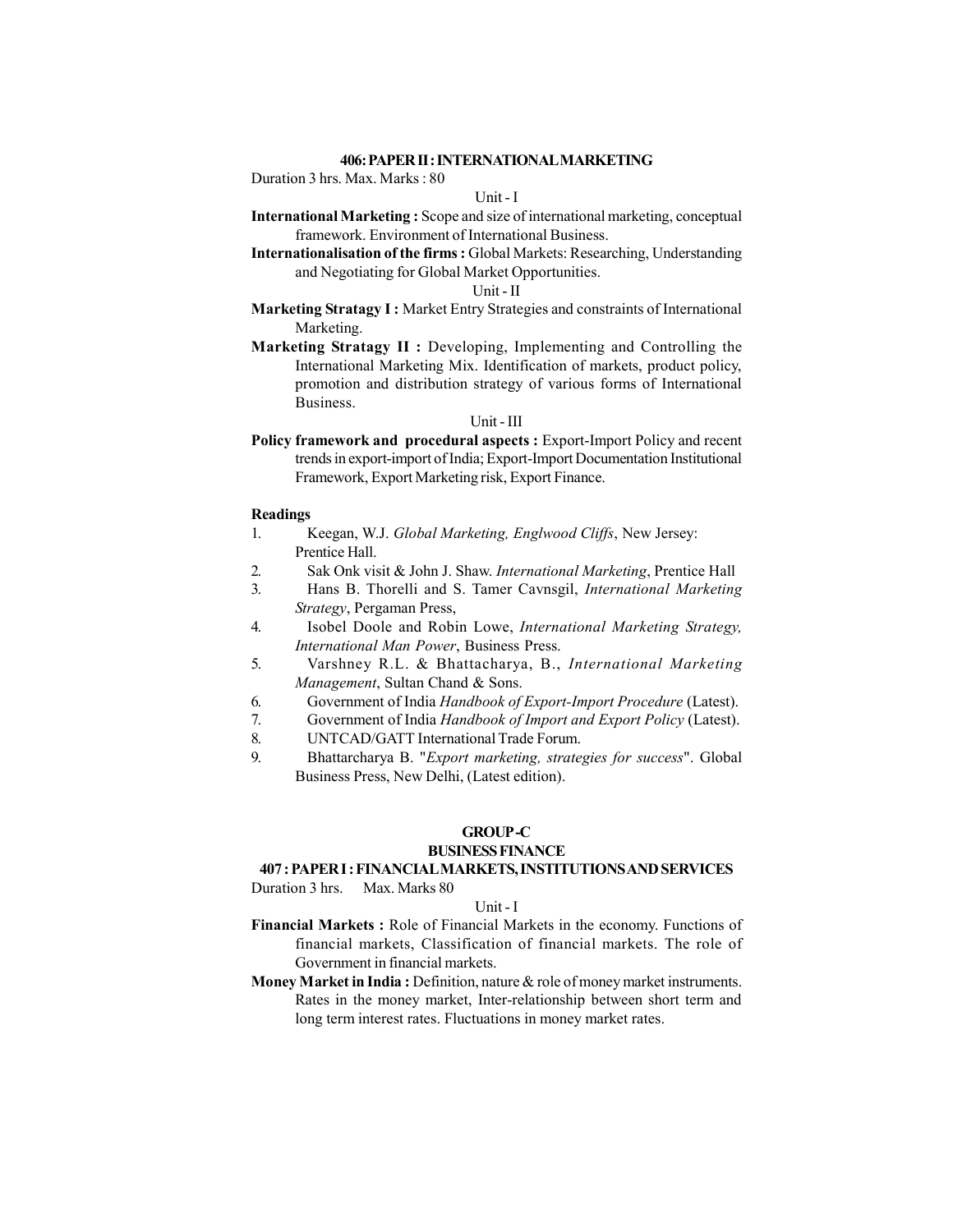**The Derivatives Market :** Definition, Need, Econmonic benifits of Derivatives ; Types of Financial Derivatives and their trading Mechanism ; Forwards, Futures and Options and their trading strategy.

#### Unit - II

**Capital Market in India :** Primary Market and Secondary market for corporate and Government securities. Mechanism of Stock Exchange Operation, Functions and Powers of Securities and Exchange Board of India : Over the counter Exchange in India. Role of Stock Holding corporation of India and Securities Trading Corporation of India.

## Unit - III

**Financial Institutions :** Working of Life Insurance Corporation, Venture Capital Institutions, Export Import Bank of India.

Financial Services : Role and Services rendered by Merchant Banks, Factoring Companies, Credit Rating Agencies.

- 1. Bal Krishnan *Industrial Securities Market in India.*
- 2. *Report of the Committee to Review the working of the Monetary system* - Reserve Bank of India.
- 3. *Report of the Working Group on the Money Market*, Reserve Bank of India.
- 4. *World Development Report* Oxford University Press.
- 5. *Reports on Currency and Finance.*
- 6. *Financial Markets and the Economy by Henning*, Pigett.
- 7. *Annual Reports of Financial Institutions*, LIC, EXIM Bank. Oxford, IIIed.
- 8. Report of Trends and Progress of Banking in India.
- 9. L. M. Bhole : Financial Institutions and Market.
- 10. Bhole L. M. (1999) : Financial Institutions and Markets , Tata McGrew Hill Company Ltd., New Delhi.
- 11. Bhole L. M., indian Financial System, Chugh Publication, Allahabad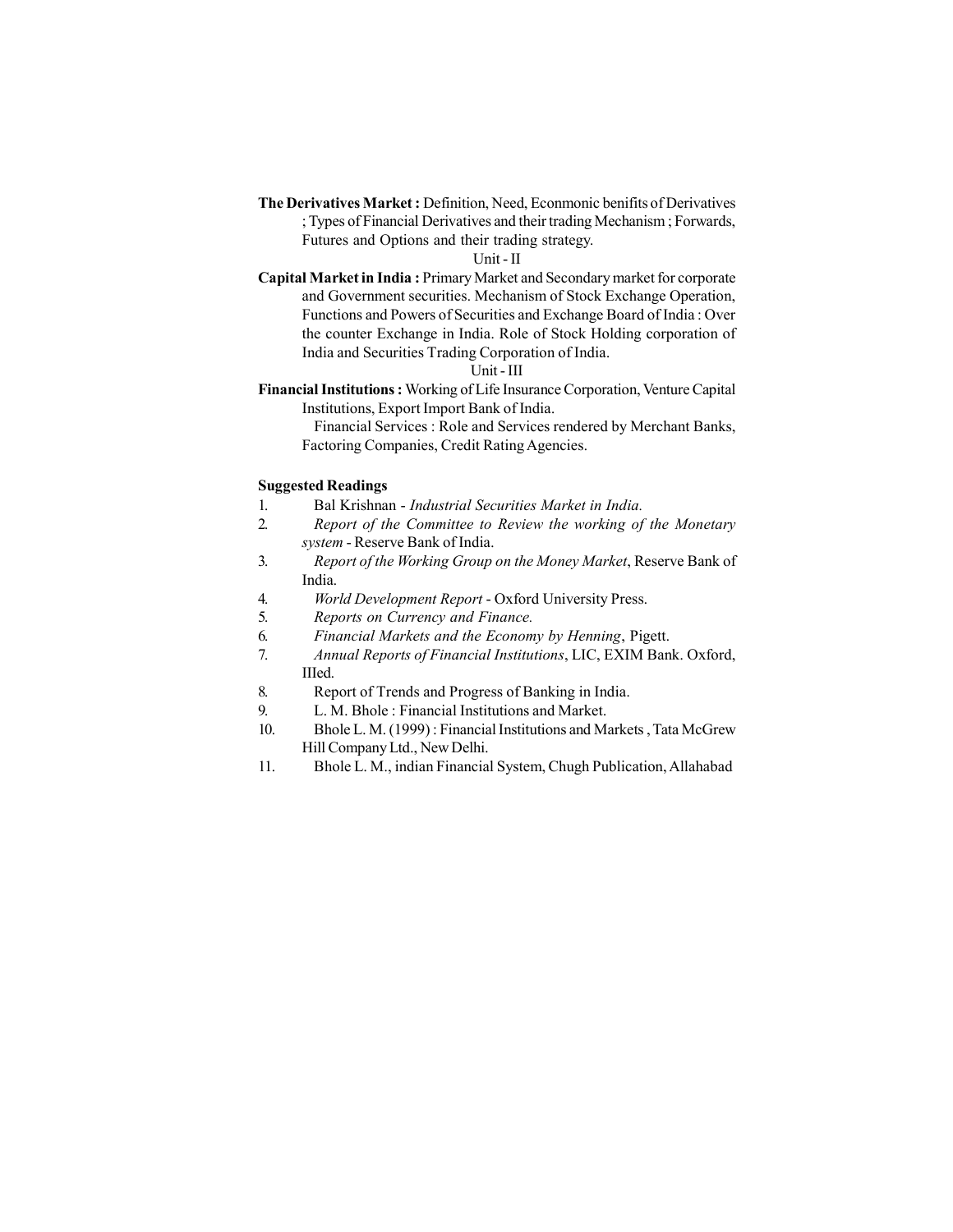#### **408 : PAPER II : INVESTMENT THEORY AND PORTFOLIO MANAGEMENT**

Duration 3 hrs. Max. Marks 80

#### Unit - I

**Introduction :** Nature and Scope of Investment Management, Principles of investment, Risk & Return, Investment alternatives.

Unit - II

**Investment Decisions :** Application of profitability in investment decisions, Uncertainty and capital budgeting. Expected marginal approach, utility approach, portfolio selection and uncertainty, capital asset pricing models and measurement of risks.

### Unit - III

**Techniques of Capital Budgting :** Application of programming techniques in capital budgeting and application of game theory.

**cost of capital and uncertainty.**

**International portfolio investment and foreign exchange risks.**

# **Suggested Readings**

- 1. Archer, S.R. and D'Ambrosio, C.A. *Business Finance. Theory and Management*, MacMillan.
- 2. Solomon, E. *Management of Corporate Capital*.
- 3. Fame, E.F. and Miller, M.H. *Theory of Finance, Holt*, Rinchart and Sihston.
- 4. Miller, E.L. *Accounting Problems of Multinational Enterprses*, Lexington Books.
- 5. Braking, R. and Myers. S. *Principles of Corporate Finance*, McGrand Hill Book Company.
- 6. Alesander G.J. and Sharp. W.F. : *Fundamentals of Investment* Prentice Hall, 1989.
- 7. Colen, A and Coben Z : *Investment analysis and Portfolio Management*.

#### **GROUP - D HUMAN RESOURCE MANAGEMENT**

# **409 : PAPER I : INDUSTRIAL RELATIONS AND LEGISLATION**

Duration 3 hrs. Max. Marks 80

#### Unit - I

**Introcuction :** Labour Market Theory : Theory of Wage Determination, Union Wages and Inflation.

**Employment :** Industrial Employment, Structural Unemployment, Full Employment, Women in Job Market Industrial Workforce in India.

#### Unit - II

**Trade Unions Movement :** Origin of Labour Movement the Assumptions of Trade Unionism, Trade Unionism in India, Major Trade Unions and Their Economic Philosophy.

**Bargaining :** Collective Bargaining Theories and Process of Bargaining, Goals and Strategy in Bargaining, Limits of Collective Bargaining. Collective Bargening in India.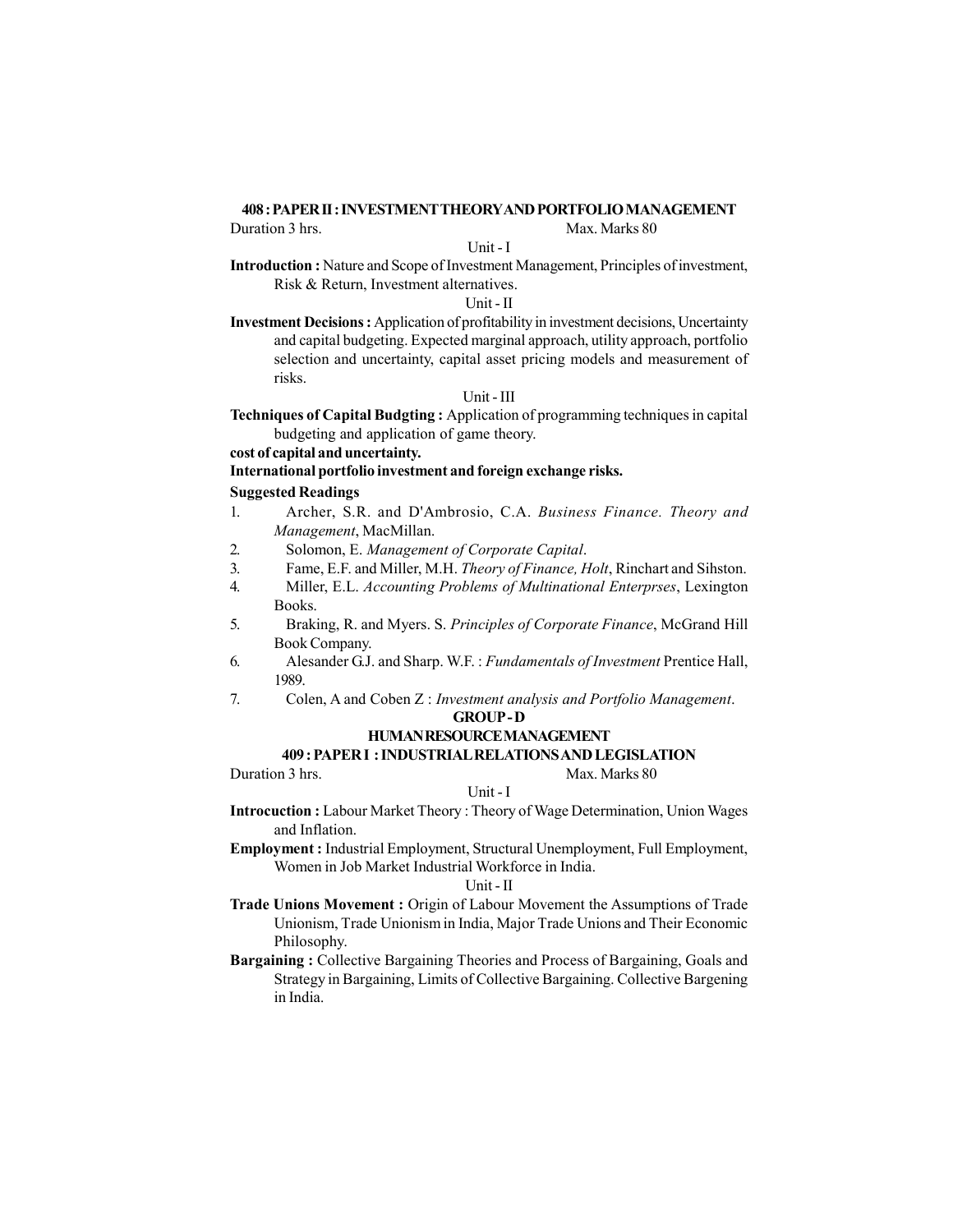#### Unit - III

**Industrial Relations and Law :** Industrial Relations System and the Role of State in Industrial Relations in India.

Protective Legislation and Social Security Measures, Factories Act, Industrial Dispute Act. Trade Union Act. Payment of Wages Act, Minimum Wages Act, Workmen's Compensation Act and Employees State Insurance Act.

#### **Suggested Readings**

- 1. Renolds, Lloyd G. Stanley M. Masters and Moser, *Readings in labour Economics and Labour Relations*, prentice Hall Inc.
- 2. Dunlop, John T. *The Theory of Wage Determination*, MacMillan Co. London.
- 3. Dunlop, John T., *Industrial Relations System*, henry Holt & Co. New York.
- 4. Chalres, A., Myers & Kannappa. S. *Industrial Relations in India*. Asian Publishing House, Bombay.
- 5. Ramaswamy & Ramaswamy, *Industry & Labour* An Introduction.
- 6. Dayal, R, *Text Book on Labour & Industrial Laws*, Allahabad Law Agency, Allahabd.

#### **410 HUMAN RESOURCE DEVELOPMENT**

Duration 3 hrs. Max.Marks 80

#### Unit - I

**Introuction :** Human resources development (HRD)

Concepts, Aims, processes, issues, HRD strategies; Functions of HRD professionals: Open systems perspective; Strategic planning of HRD; evaluation of HRD systems.

**HRD Implementation :** Motivational aspects of HRD ; Line managers and HRD; developmental supervision; Counselling and mentoring;

#### Unit - II

**Training and Development :** Formulation and statement fo training and development policies; training and developments of managerial personnel, technical personnel and workers. Managerial success; management effectiveness audit and management development methods. Evaluation of training and development programmes.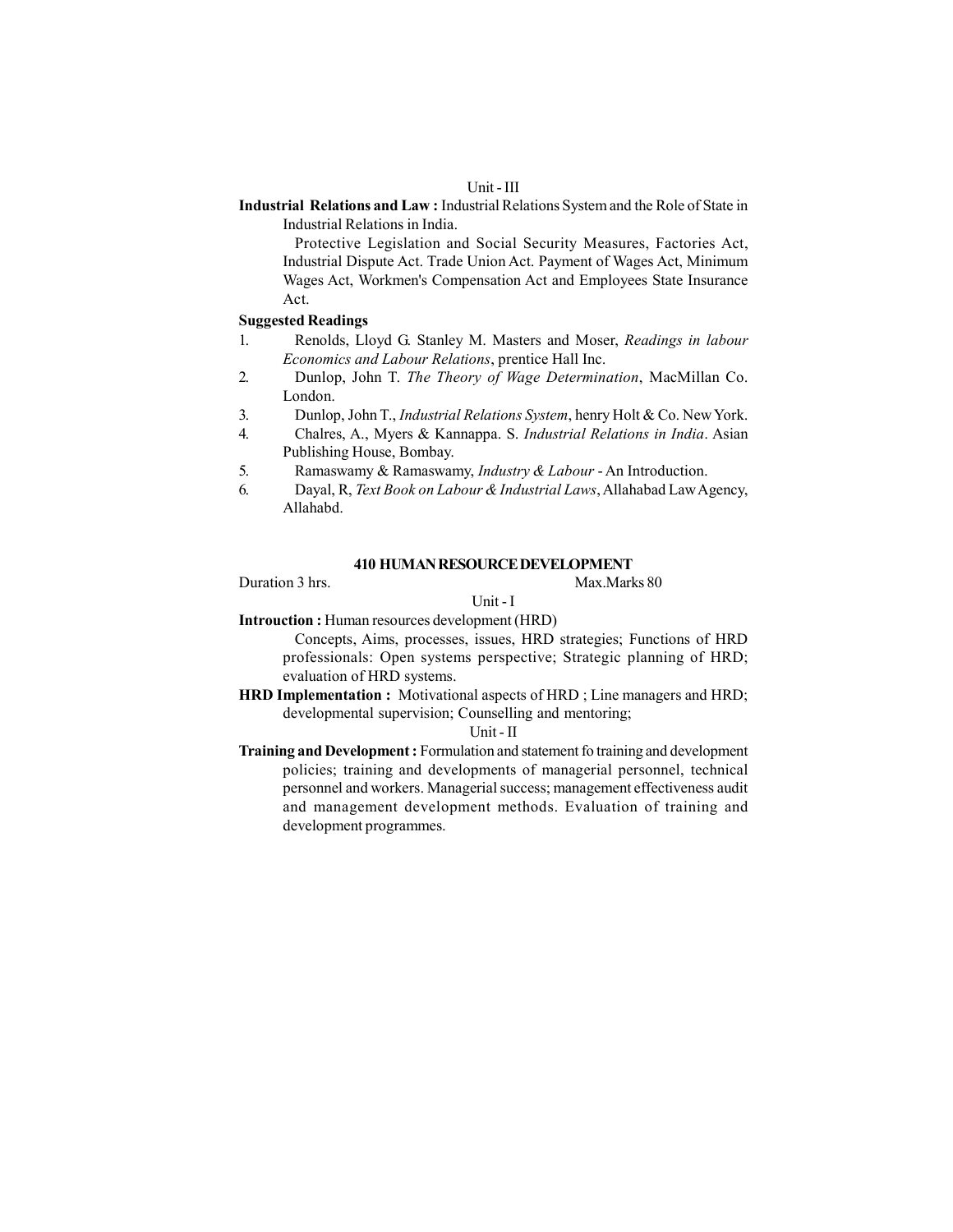#### Unit - III

- **HRD in action :** HRD approaches for coping with major organisational changes; and case studies of HRD in Indian organisations; Comparative HRD experiences; Current Developments.
- **TQM and HRD :** Role of HR functions in Total Quality Management; Integrating TQM an Human Resource Development as complementary to each other.

#### **Suggested Readings**

- 1. Maheshwari, B.L. and Sinha, D.P. "*Management Change through HRD*" Tata McGraw Hill, New Delhi, 1991.
- 2. Mathur B.L. "*Human Resources Development*." Arihant, Jaipur 1989.
- 3. Pareek, U. Padaki, R and Nair, MRR. "*Managing Transitions: The HRD response*: Tata McGraw Hill, New Delhi.
- 4. Rao, T.V. Verma, K.K. Khandlwa, A.K. and Abrahim, S.J. "*Alternative Approaches and strategies of Human Resources Development*." Rawat Jaipur 1988.
- 5. Silvera, D.N. "*HRD: The Indian Experience*, New India, Delhi, 1991.

#### **GROUP - E ECONOMICS OF INSURANCE AND INFRASTRUCTURE 411 : PAPER I :ECONOMICS OF INFRASTRUCTURE** 3 Hrs. Duration Max. Marks 80

#### Unit - I

Infrastructure and economic development - Infrastructure as a public good; Social and physical infrastructure; Special characteristics of public utilities. Transport Economics

The structure of Transport Costs and Location of Economic Activities. Demand for Transport. Models of Freight and Passenger Demand. Model Choice; Cost Functions in the Transport Sector. Principle of Pricing. Problems of Transport system in India.

#### Communications

Different Methods of Communication : Rate-making in Telephone Utilities. Principles of Decreasing Costs in Telephone Industry. Characteristics of Postal Services. Criteria for Fixation of Postal Rates. Measurement of Standards of Service in Telephone and Postal Utilities. Issues of communications in India.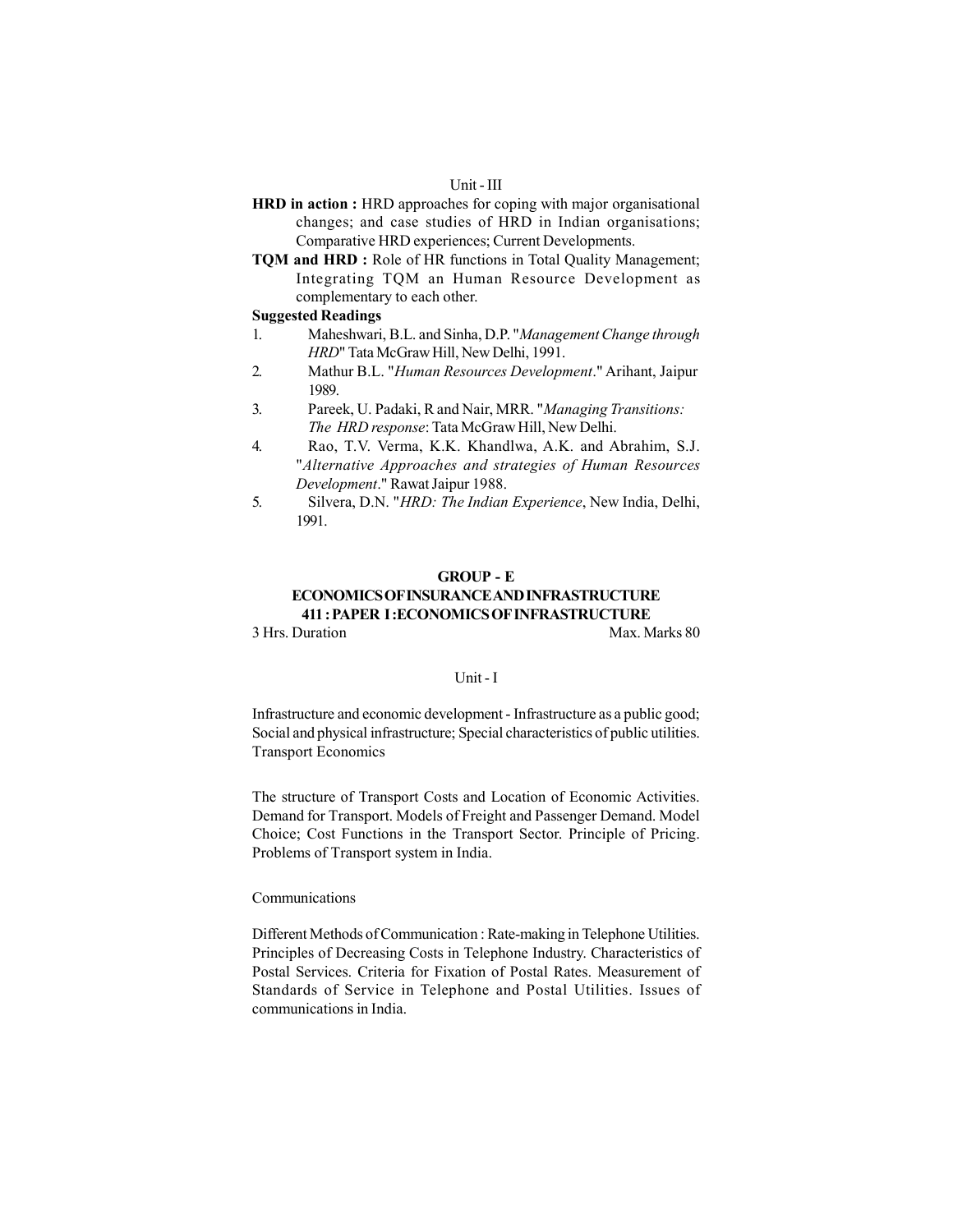# Unit - II

#### *Energy Economics*

Primacy of Energy in the Process of Economic Development, Factors Determining Demand for Energy; Effects of Energy Shortages. Energy conservation. Renewable and Non-conventional Sources of Energy. The Search for an Optimal Energy Policy in the Indian Context.

#### *Electricity, Gas and Water Supply*

Bulk Supply and Pricing of Electricity. The Relative Economics of Thermal, Hydel and Nuclear Powr Plants, The Case for a National Power Grid. Financing Water Utilities. urban and Rural Water Supply. The Exploitation of Natural Gas, Pricing Problem.\

#### Unit - III

#### *Social Infrastructure*

Organization and Financing of Supply of Social Services. Private vs. Public Sector Financing; Recent debate about the fixation of prices of social services. Development of social services in the successive Indian Plans.

#### *Education and Health*

Education and Economic Growth. Approaches to Educational Planning. Social Demand. Rate of Return and Manpower Balance Approaches. The Case for Universal, Free, Primary Education; Structure of higher education and problems of its financing in India. Health dimensions of development; Determinants of Health - poverty, malnutrition, illiteracy and lack of information; Economic dimensions of health care - Demand and supply of health care; Financing of health care and resource constraints; Inequalities in health in India.

Suggested Readings:

1. Crew, M.A. and P.R. Kleindorfer (1979), Public Utility Economics, Macmillan, London.

- 2. Indian Council of Social Sciences Research (ICSSR) (1976), Economics of Infrastructure, Vol.VI, New Delhi.
- 3. National Council of Applied Economic Research (NCAER) (1996), India Infrastructure Report : Policy Implications for Growth and Welfare, NCAER, New Delhi.

4. Parikh, K.S. (Ed.) (1997), India Development Report 1997, Oxford, New Delhi.

5. Parikh, K.S. (Ed.) (1999), India Development Report - 1999-2000, Oxford, New Delhi.

6. Turvey, R. (Ed.) (1968), Public Enterprises, Penguin, Harmondsworth.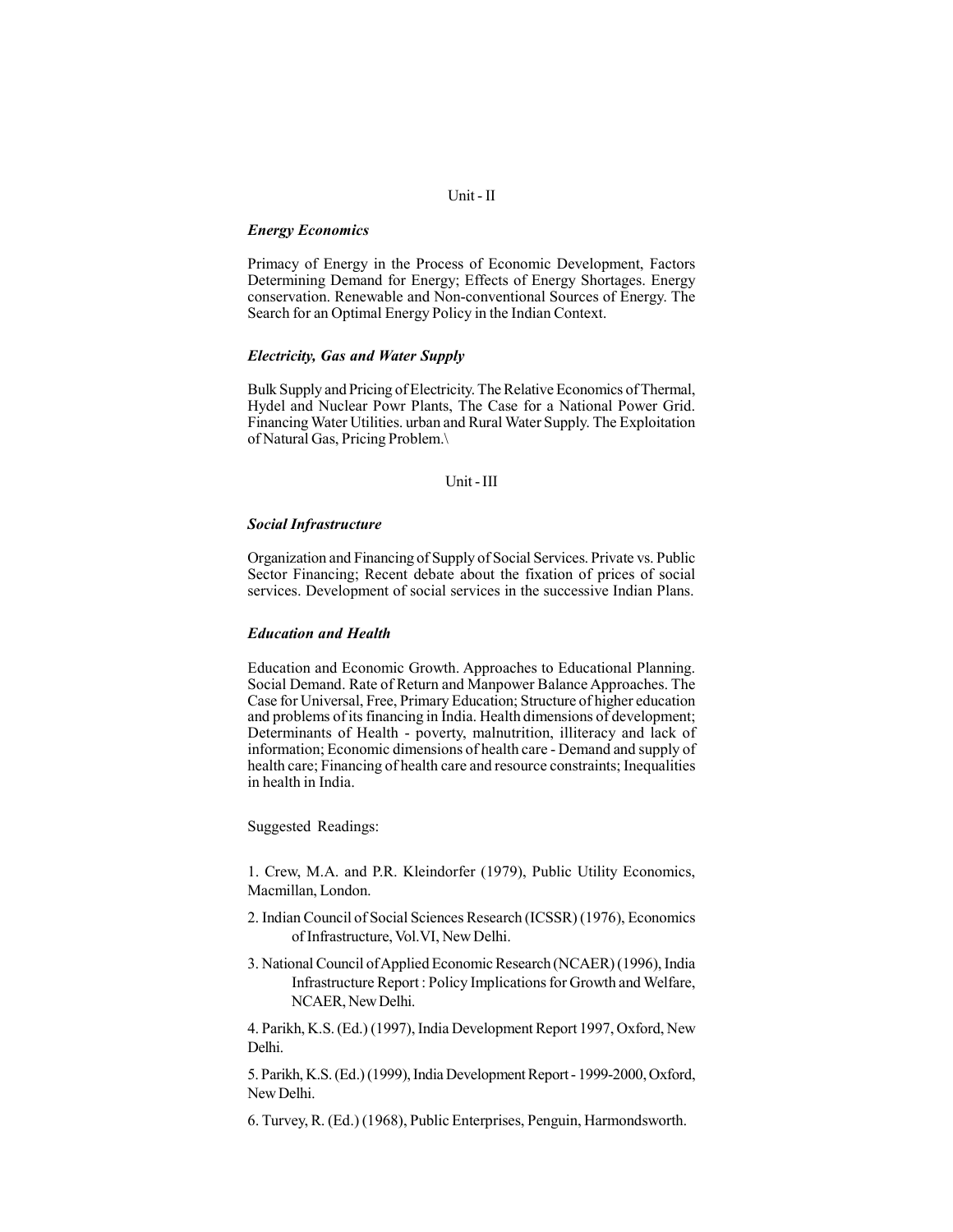# **412: ECONOMICS OF INSURANCE**

3 Hrs. Duration Max. Marks 80

#### *Unit I*

Econmic security; Human quest for economic security through time; Exposure to losses; Role of insurance; Definition of insurance; Risk pooling and risk transfer; Economic and legal perspectrives, Social vs. private insurance; Life vs. non-life insurance; Classificatgion of life, health and general insurance policies.

Fundamentals of uncertainty and risk; Pure risk and speculative risk; Expected utility and decision-making under uncertainty; Expected utility and the demand for insurance; Moral hazard and insurance demand; Concept of risk management; Essentials of risk management; Elements of risk management - Risk assessment; Risk control and risk financing.

#### *Unit II*

Risk management and insurance in economic development, Insurance institutions as financial intermediaries; Insurance institutions as investment institutions; insurance institutions in Indian capital market; Regulations governing investments of insurance institutions in India.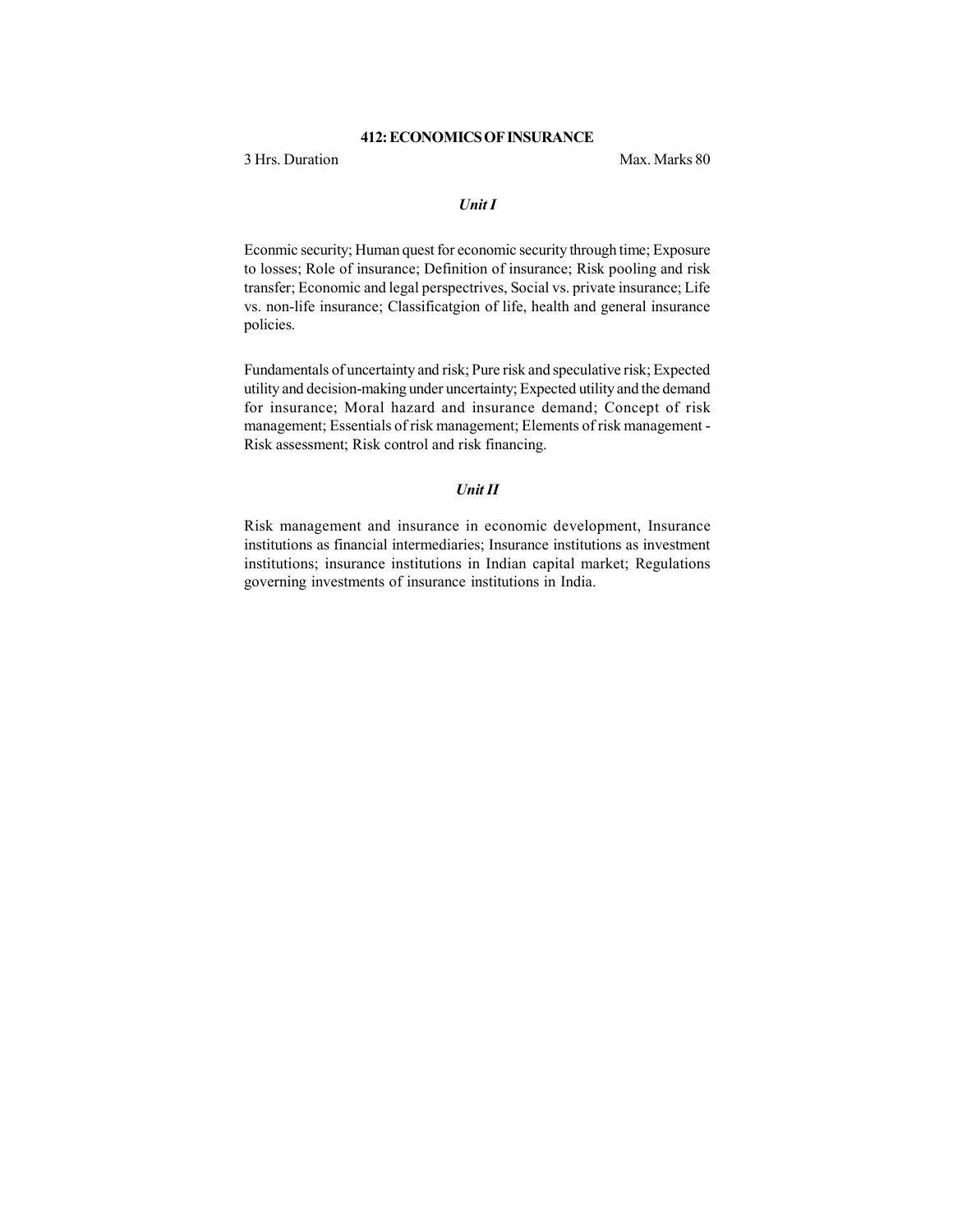Fundamentals of life and health insurance; Functions of life and health insurance; mathematical basis of life insurance; Plans of life insurance; Legal aspects of life insurance; Privisions of policies; Selection and classification of risks; Basics of premium construction.

#### Unit - III

Definition of general insurance; Types of general insurance; Importance of general insurance; Importance of general insurance in a country's economic development; Concept of short-term risk.

Wealth accumulation planning; Life cycle planning; Planning for accumulation, objectives; Purchase of insurance and accumulation planning; Investments - Tax-advantaged and tax non-advantaged; Essentials of individual retirement planning.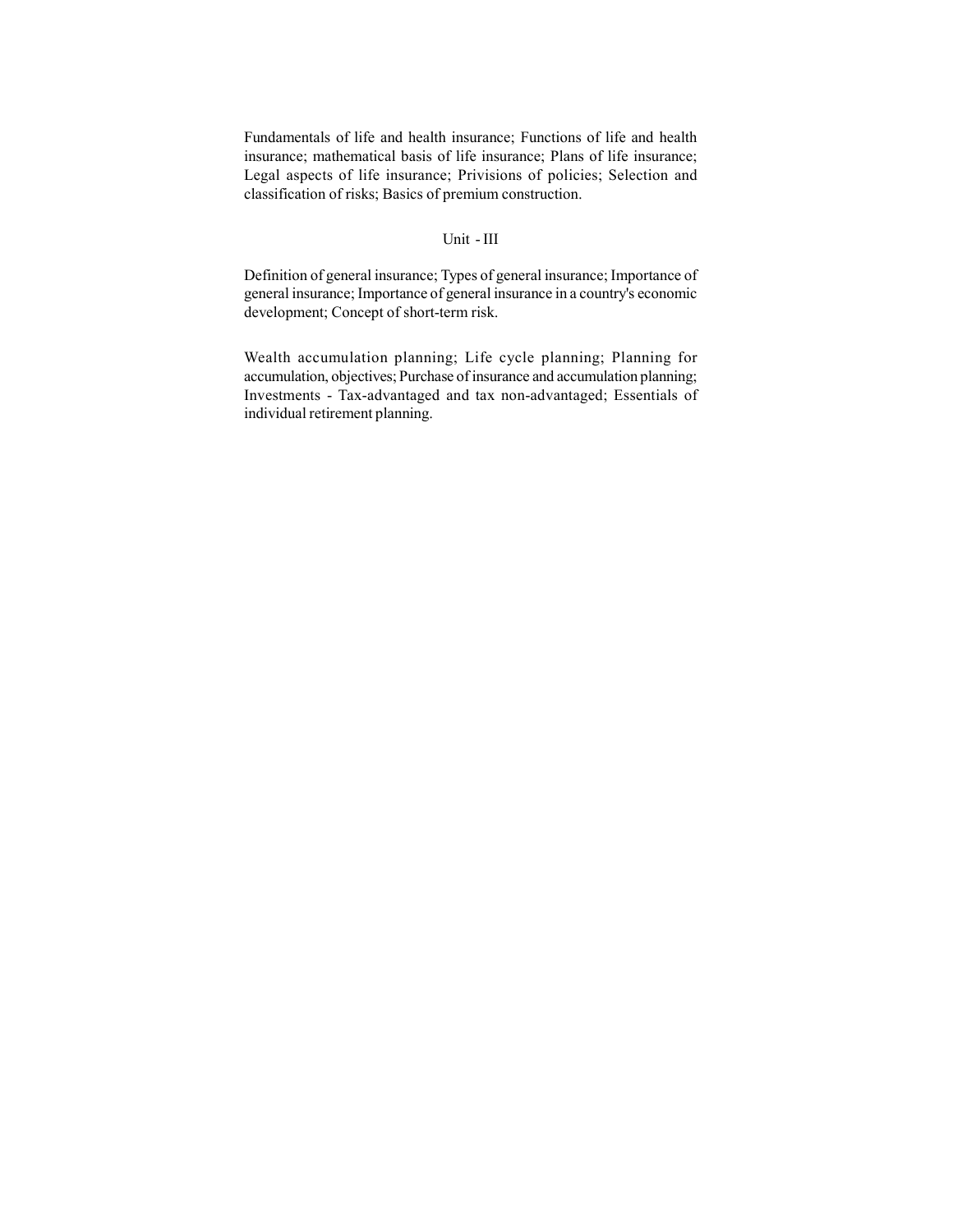Regulation of insurance; Purpose of government intervention in markets; Theories of regulation; Insurance regulation in India; Insurance Regulation and Development Authority (IRDA).

- Bailey, R. (Ed.) (1999), Underwriting in Life and Insurance, LOMA. Atlanta, Ga.
- Bhole, L.M. (1990), The Indian Financial System, Tata McGraw Hill, New Delhi.
- Bickelhaupt, D.L. (1992), General Insurance, Irwin Inc., Burr Ridge, III.
- Black, K. Jr. and H.D. Skipper Jr. (2000), Life and Health Insurance, Prentice Hall, Upper Saddle River, New Jerssey.
- Finsinger, J. and M.V. Pauly (Eds.) (1986), The Economics of Insurance Regulation : A Cross national Study, Macmillan, London.
- Graves, E.E. and L. Hayes (Eds.) (1994), McGill's Life Insurance, The American College, Blyn Mawr, Pa.
- Head, G.L. and S. Horn II (1991), Essentials of Risk Management, Volume I, Insurance Institute of America, Malvern, Pa.
- Skipper, Jr. H.D. (Ed.) (1998), International Risk and Insurance : An Environmental managerial Approach, Irwin McGraw Hill, Boston.
- Tacchino, K.B. and D.A. Little (1993), Planning for Retirement Needs. The American College, Bryn Mawr, Pa.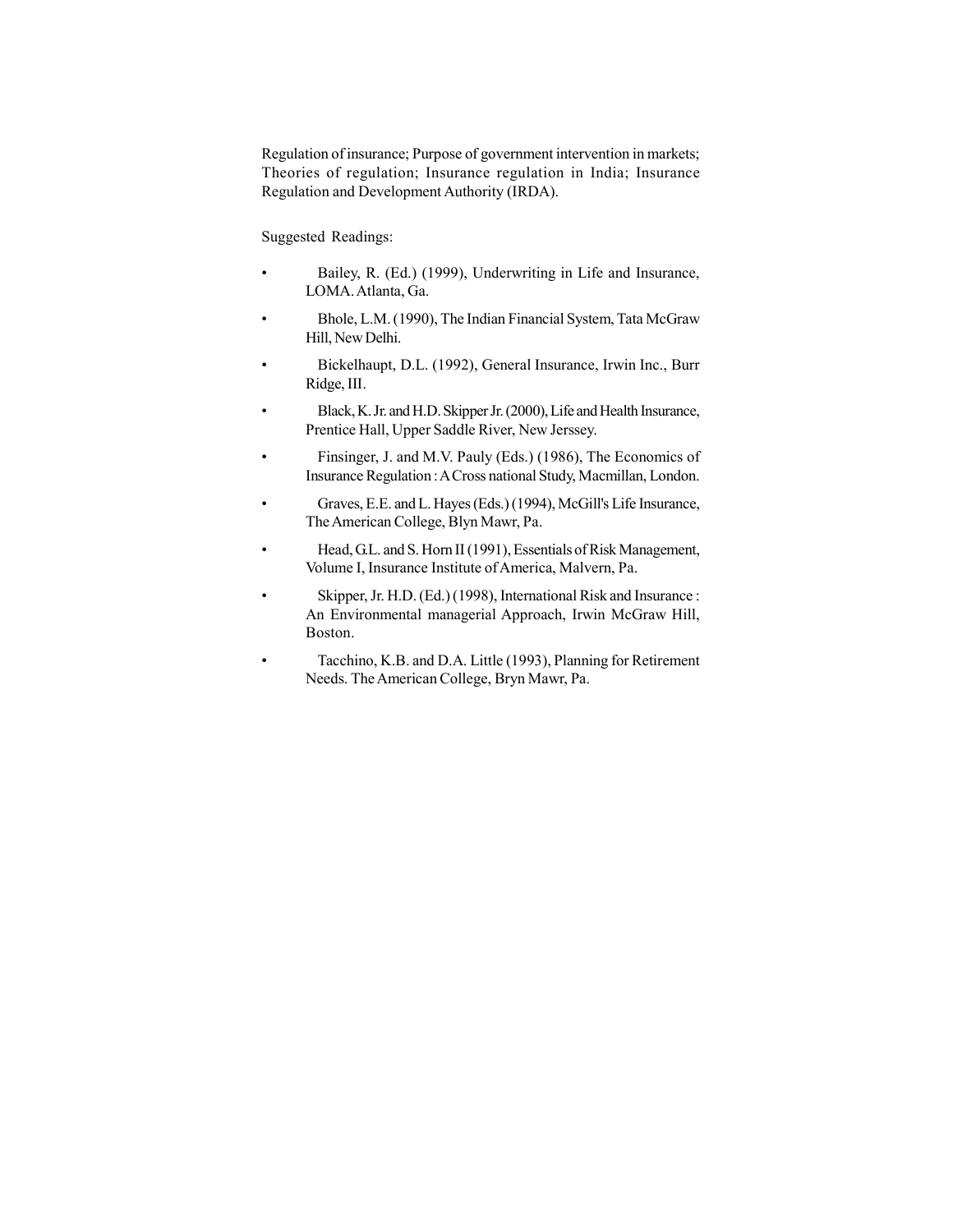#### **GROUP F INFORMATION TECHNOLOGY MANAGEMENT**

# **413 : PAPER I : RELATIONAL DATA BASE MANAGEMENT SYSTEM**

Unit - I

Duration - 3 hrs. Max Marks : 80

**DBMS:** Object of database systems, data abstraction, data definition language, data manipulation language, data base manager, database administrator. Trade offs between utilities of data and control of data.

**Entity relationshop model:** Entities and entity sets their relationship, mapping constraints, generalization, aggregation, use of ER model for the design of databases.

## Unit - II

Introduction and history of relational database, system relational algebra, normalization upto DKNF.

**Introduction to SQL \* Plus:** Data types, operators, Data Definition Language(DDL) commands, Data Manipulation Language (DML) commands. Computations on table data. Functions, sub queries. Integrity constraints and Security specifications in SQL. Introduction to Oracle forms, reports.

#### Unit - III

**Communication and Network concepts:** Transmission media, network devices, topologies, LAN, MAN, WAN. Introduction to internet, e-commerce framework, Electronic Data Interchange, advantages of EDI, EDI standards.